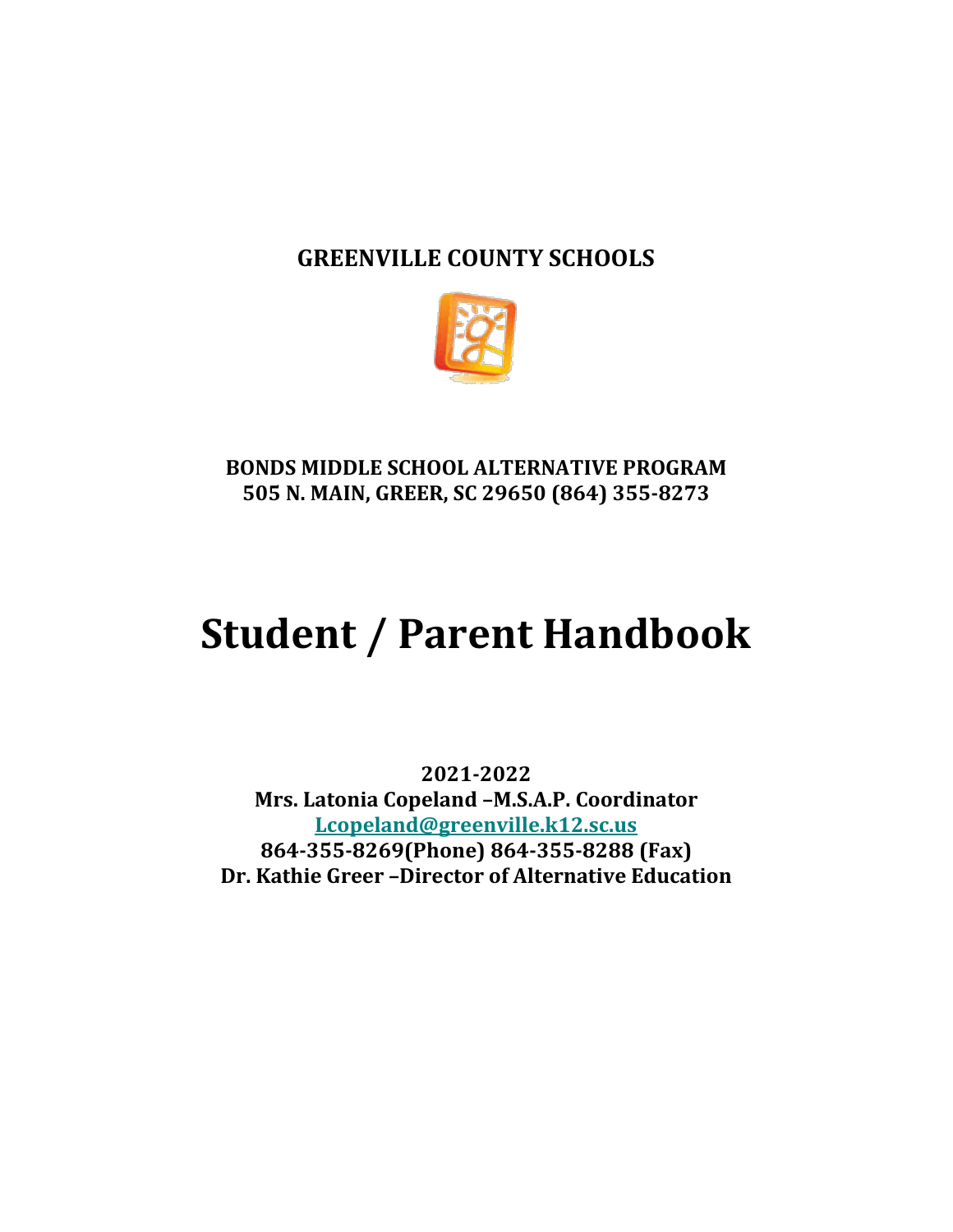#### *MESSAGE FROM THE COORDINATOR*

#### *Dear Students,*

 *The staff of Bonds Middle School Alternative Program looks forward to assisting you in your academic and social development. We expect you to cooperate with the staff and accept responsibility for your actions. You are expected to become familiar with this handbook and obey all rules of M.S.A.P. and the School District of Greenville County.* 

 *We hope you will take advantage of the opportunities offered by M.S.A.P. We encourage you to make good choices concerning your behavior and academic success. It is our goal to help you successfully return to a regular school setting or make a smooth transition to the Life Long Learning Program.*

#### *Dear Parents,*

 *We look forward to working with your child while he / she is attending the Middle School*  Alternative Program. This important time in your child's life is most likely to be successful *when students, parents, and school work together. We want to be involved with your child's development and we feel your support and encouragement are essential.*

 *Please go over this handbook with your child! Also, remind your child that he / she is expected to obey all rules, respect others, and accept responsibility for his / her own actions.*  Let's work together to help your child be successful in his / her education and social *development.*

#### *DISCLAIMER*

 *Neither this handbook nor any part of it should be construed as a contract itself. This handbook is not intended to be comprehensive and is advisory only to guide the student and parent. The school reserves the right to make changes or exceptions to statements in this handbook. Final interpretation of all school rules is left up to the Director of Alternative Education.*

*Latonia Copeland, Coordinator Bonds MSAP*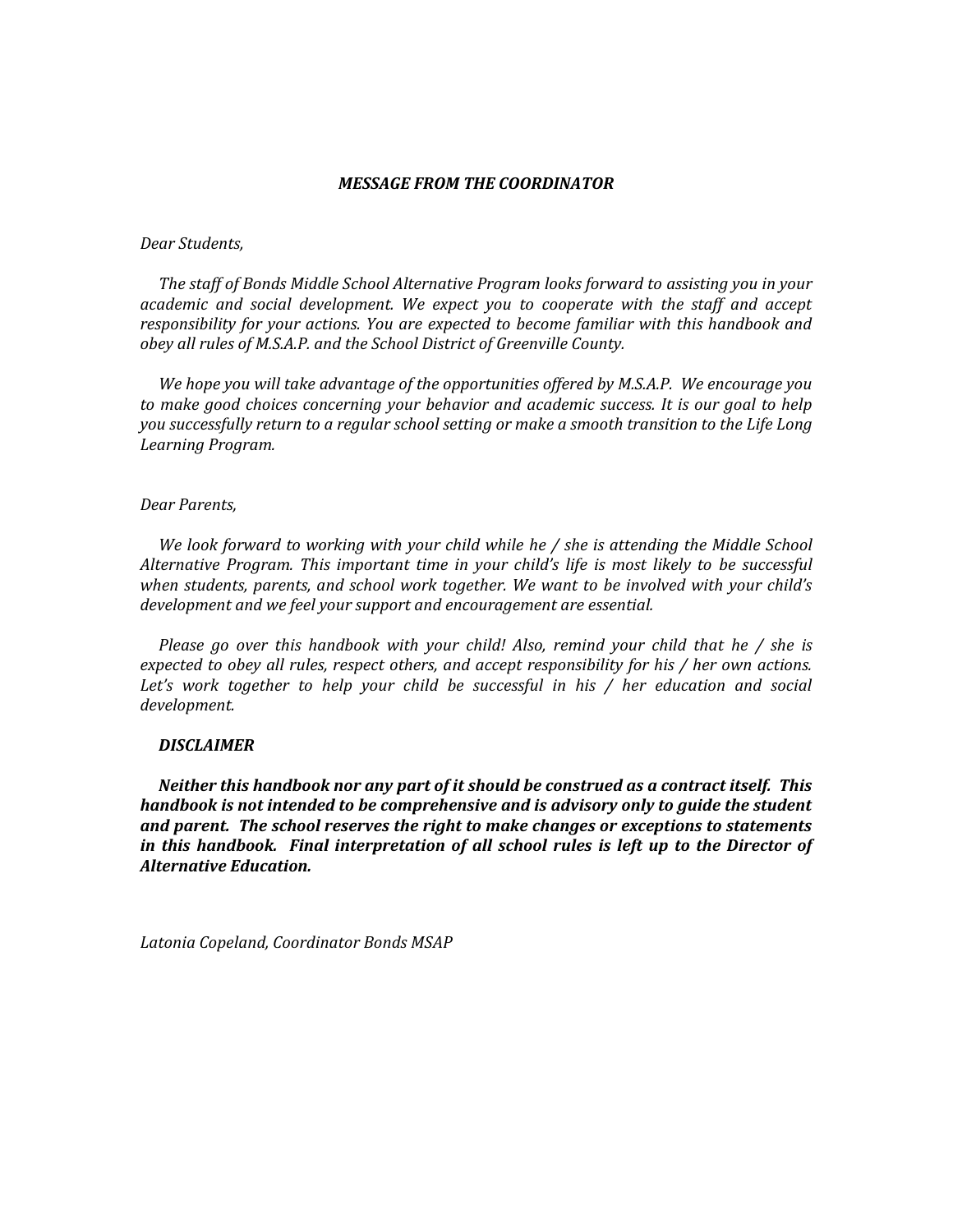#### **The Middle School Alternative Program**

The Middle School Alternative Program provides services to students in grades six through eight who are experiencing difficulty at the middle school level. Students with frequent discipline problems and academic deficiencies are considered for acceptance into the program. These students are identified as those that interfere with the learning of other class members and refuse to follow The School District Discipline Code. Students attending this program receive intense instruction in "Life Skills" and are placed on a behavior management system. Transportation and lunch are provided. For additional information call: Bonds MSAP 355-8273.

#### **Education Plan**

- 1. Raise the academic challenge and performance of each student
- 2. Ensure quality personnel in all positions
- 3. Provide a school environment supportive of learning
- 4. Effectively manage and further develop necessary financial resources
- 5. Improve public understanding and support of public schools

#### **Mission**

The Alternative Programs of The School District of Greenville County will provide short term educational settings which offer instructional programs to address the behavioral, academic and social needs of at-risk students.

#### **Beliefs**

1. All students are capable of learning.

2. All students are individuals with unique needs.

- 3. Students have a desire to be successful.
- 4. Students deserve respect, acceptance and encouragement.

5. Students should be provided a safe environment for learning.

6. Students need a curriculum that provides opportunities for academic and social development.

7. Education is the responsibility of the home, school, student, and community.

#### **Objectives/Goals**

1. Assist students in developing skills necessary to be successful in a regular school setting.

2. Assist students in developing self-discipline and a sense of personal responsibility for their own actions.

3. Assist students in improving academic skills.

4. Provide students with a safe and nurturing environment for learning.

5. Provide differentiated instruction with a standards based curriculum that meets the needs of students.

6. Provide opportunities for students to develop a more positive self-concept.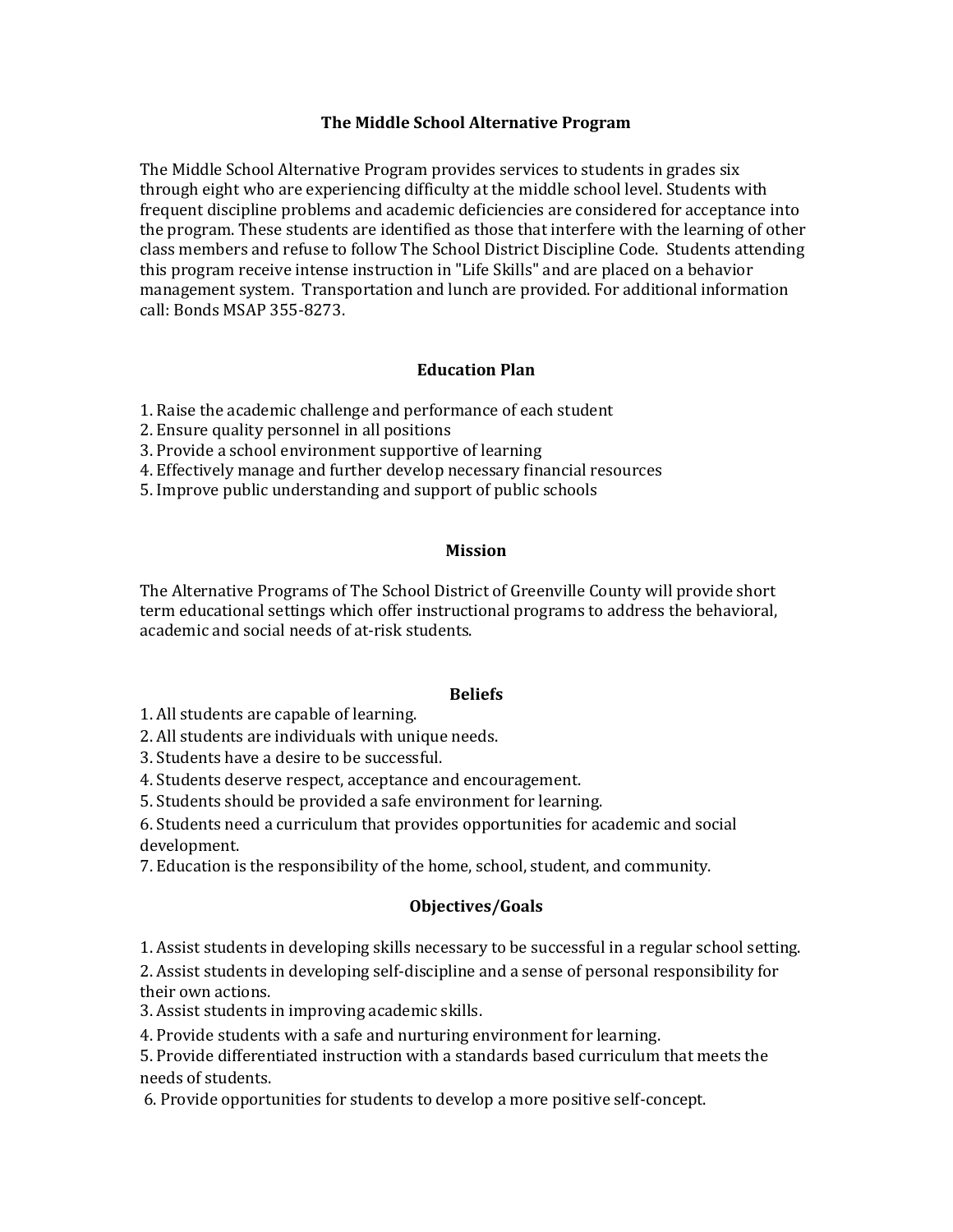7. Assist students in identifying barriers that inhibit their educational and social development.

### **INFO Line** = 355-3100

School Information - Student Registration - Questions and Concerns - and More!

Call Monday through Friday from 7:30 a.m. until 5:15 p.m. to speak to a service representative who will assist you with your request or concern. Email INFO Line: [infoline@greenville.k12.sc.us](mailto:INFOLine@greenville.k12.sc.us)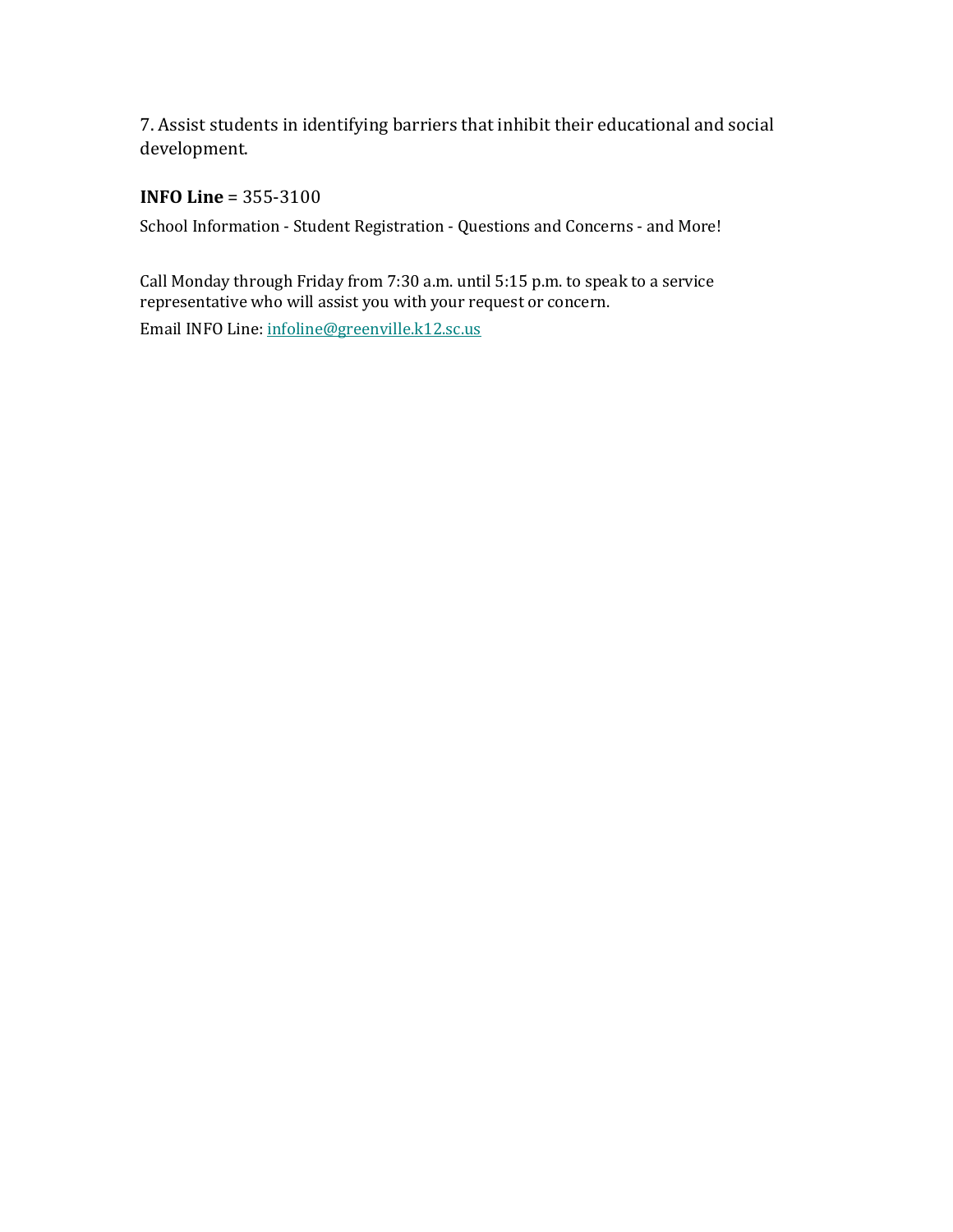# **2021-2022 Calendar Dates to Remember**

| <b>Student Holidays</b>               |
|---------------------------------------|
|                                       |
| Teacher Prof. Dev./Workdays Oct.18    |
| Thanksgiving BreakNov.24-26           |
| <u>Winter BreakDec. 20-31</u>         |
|                                       |
| <b>Student/Teacher Holiday Feb 18</b> |
| Presidents' Day  Feb. 21              |
| <u>Spring Break March 21-25</u>       |
|                                       |
| <b>Half Days</b>                      |
| Half DaysDec.17 June 2-3              |

# **Grading Periods/Report Cards Issued**

| End 4th Quarter June 3/Mailed |
|-------------------------------|

### **4K-12 School Start/End Dates**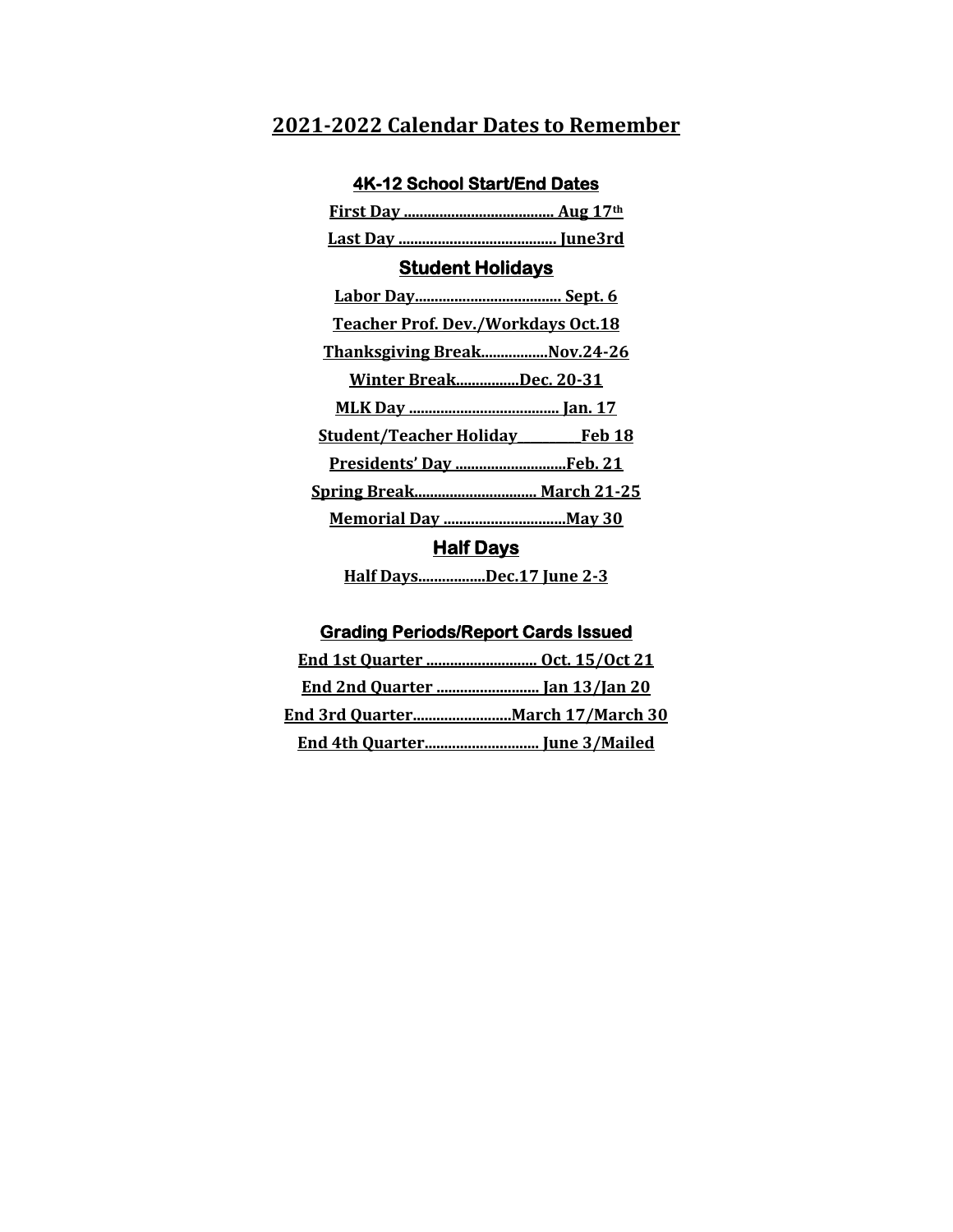# **BONDS MSAP STAFF**

| Director of Alternative Programs        | Dr. Kathie Greer       |
|-----------------------------------------|------------------------|
| <b>MSAP Coordinator</b>                 | Mrs. Latonia Copeland  |
| <b>Teacher Assistant</b>                | Ms. Melissa Gough      |
| Math Instructor                         | Mrs. Dashia Meeks      |
| Language Arts/Social Studies Instructor | Mr. Michael Townes     |
| Science/Social Studies Instructor       | Mrs. Shameka Lieberman |
| Guidance Counselor                      | Ms. Leslie Benson      |
| <b>Teacher Assistant</b>                | Ms. Carol Bird         |

Special Education Teacher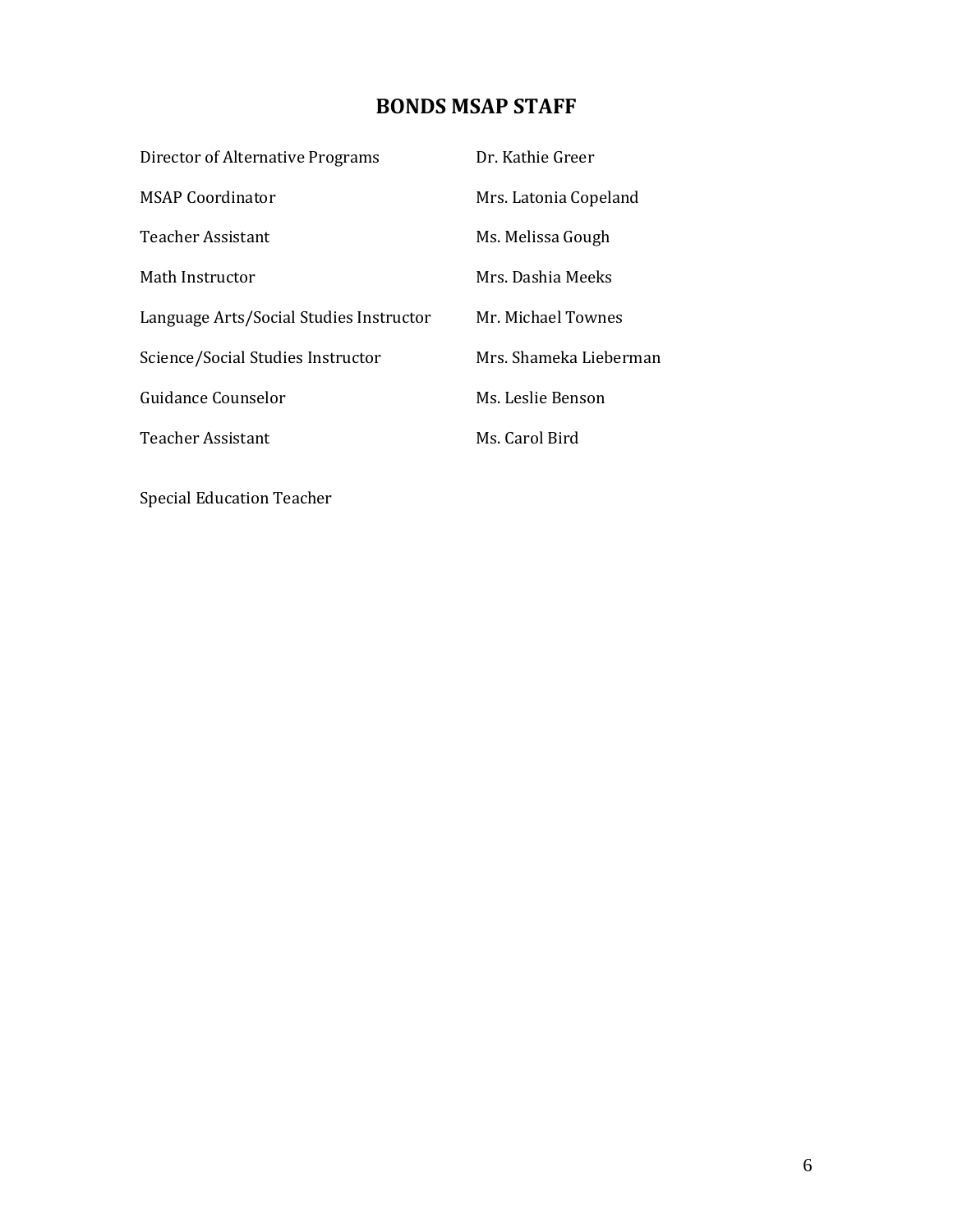### **Daily Schedule**

| Period                 | Time            | Townes                                                                   | Lieberman                            | Meeks                                |
|------------------------|-----------------|--------------------------------------------------------------------------|--------------------------------------|--------------------------------------|
| Arrival                | $8:00 - 9:15$   | Student Arrival/Breakfast/Bathroom                                       |                                      |                                      |
| 1 <sup>st</sup> period | $9:15 - 10:10$  | Level Work 1                                                             | Level Work 2                         | Level Work 3                         |
| 2 <sup>nd</sup> Period | $10:10 - 11:10$ | 8 <sup>th</sup> Grade ELA                                                | 6 <sup>th</sup> Grade Science        | 7 <sup>th</sup> Grade Math           |
| 3rd Period             | $11:10 - 12:10$ | Grade ELA<br>$6^{\text{th}}$                                             | 7 <sup>th</sup> Grade Science        | 8 <sup>th</sup> Grade Math           |
| Lunch/PE               | $12:10 - 1:10$  |                                                                          |                                      |                                      |
| 4 <sup>th</sup> Period | $1:10 - 2:10$   | 7 <sup>th</sup> Grade ELA                                                | 8 <sup>th</sup> Grade Science        | 6 <sup>th</sup> Grade Math           |
| 5 <sup>th</sup> Period | $2:10 - 3:00$   | 6 <sup>th</sup> Grade Social Studies                                     | 7 <sup>th</sup> Grade Social Studies | 8 <sup>th</sup> Grade Social Studies |
| Dismissal              | $3:00 - 3:30$   | Studies will remain with 5 <sup>th</sup> period teacher during dismissal |                                      |                                      |

#### Bonds MSAP DAILY SCHEDULE

#### **STUDENT MATERIALS**

Students are expected to come to school prepared to learn. To that end, **students are required to bring: Charged Chromebook, three ring binder, paper, pencils and**  student ID badge. Students coming to school without required materials will be required to call their parent to have them bring the materials. Students are allowed to bring empty water bottles.

**Students will not bring book bags, cellphones, candy, chewing gum outside food/drink, or anything else that is considered as contraband.**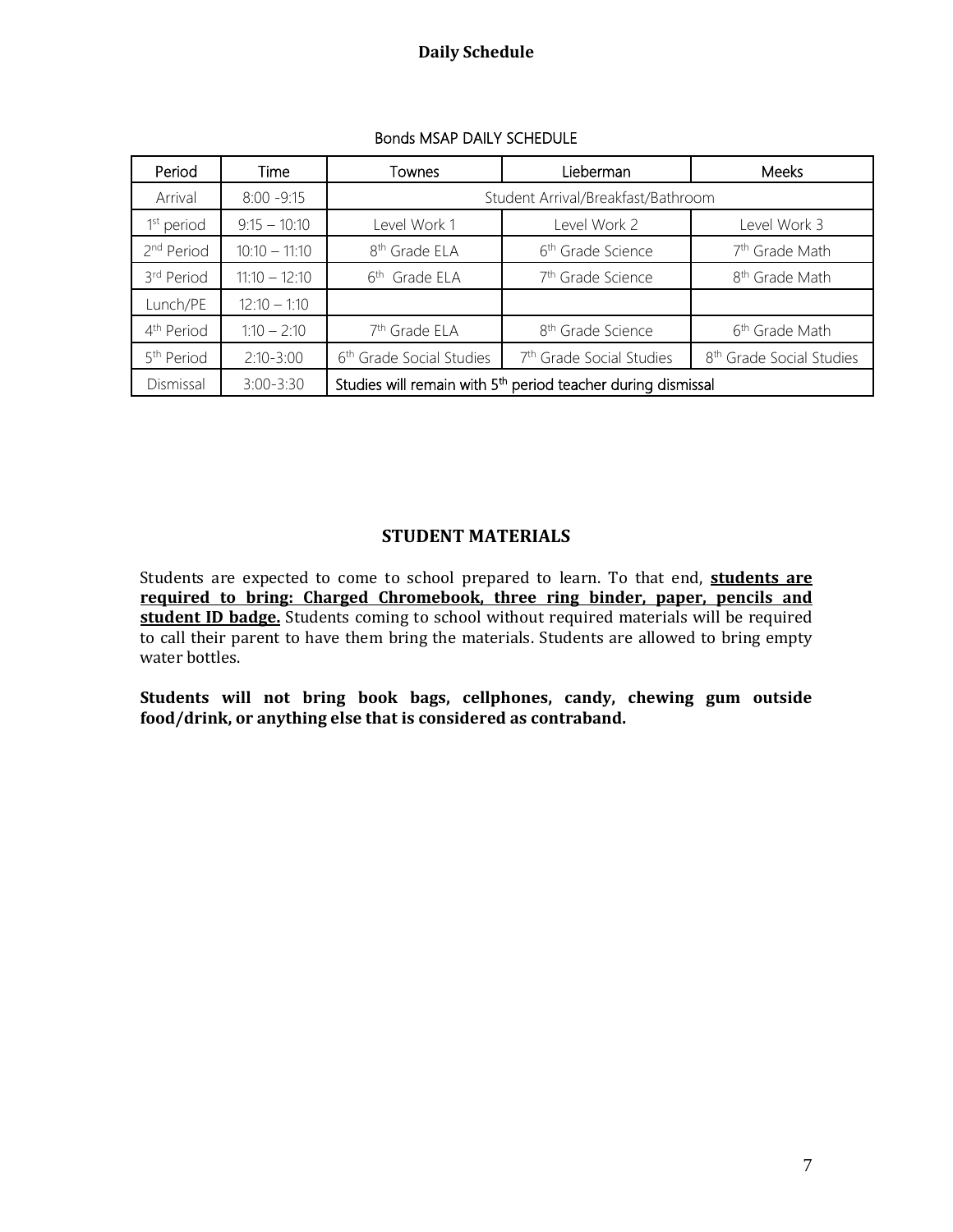### **Entrance Requirements**

Students are placed in the Bonds Middle School Alternative Program through one of the following ways:

- 1. Administrative Placement By District Level Staff/School Principal
- 2. Board placement

### **EXIT REQUIREMENTS**

Students will be required to complete Level Work assignments during their time in our program. The three levels and assignments students are required are listed below as well as with an approximate timeline to complete each level. We require that students demonstrate over a substantial period of time the ability to function academically and socially in the regular school environment. Our staff will consistently contact parents as needed to answer questions and share student progress. Students will also complete Success Folders during their time with us. Students will share these folders during their exit meetings.

#### **MSAP Level Work Overview**

| <b>Level One</b>                                                                                                                                                                                                      | <b>Level Two</b>                                                                                                                                                                                                           | <b>Level Three</b>                                                                                                                                                                                                             |
|-----------------------------------------------------------------------------------------------------------------------------------------------------------------------------------------------------------------------|----------------------------------------------------------------------------------------------------------------------------------------------------------------------------------------------------------------------------|--------------------------------------------------------------------------------------------------------------------------------------------------------------------------------------------------------------------------------|
| $\Box$ Join Level One Google<br>Classroom<br>Behavior, academic and career<br>⊔<br>assessments-<br><b>Entry reflection project</b><br>⊔<br>Maintain acceptable academic<br>⊔<br>progress<br>Display positive behavior | Join Level Two Google<br>Classroom<br>Mentor request letter<br>Receive homeschool teacher<br>questions<br>Self-report progress to mentor<br>via email<br>Begin mentor notebook<br>Maintain acceptable academic<br>progress | Join Level Three Google<br>Classroom<br>Program completion project<br>and email to home school staff<br>Self-report progress to mentor<br>⊔<br>via email<br>Complete mentor notebook<br>Complete post assessment and<br>survey |
| <b>Accountability</b>                                                                                                                                                                                                 |                                                                                                                                                                                                                            |                                                                                                                                                                                                                                |

**Complete the lesson in bold and then choose one more to complete independently**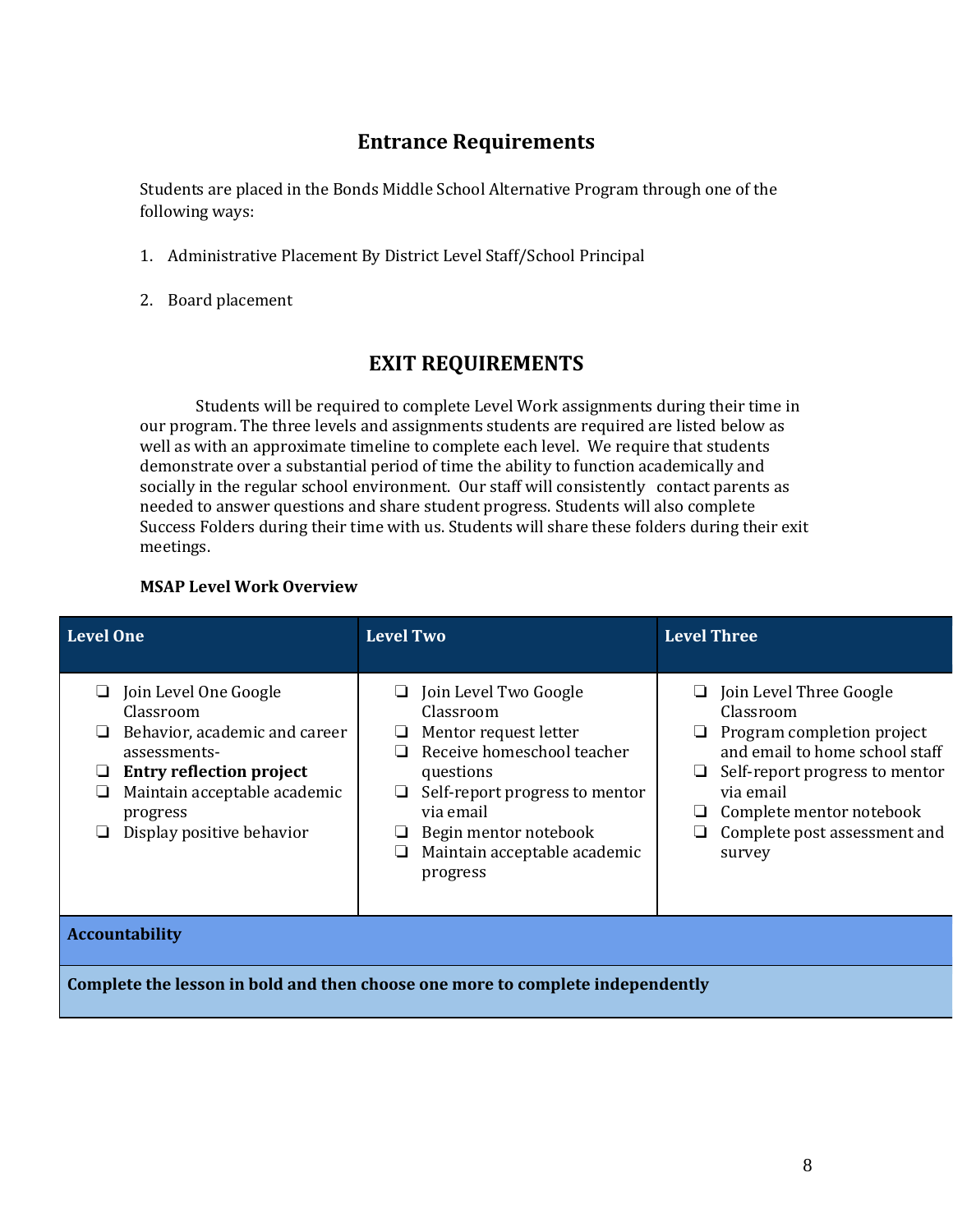| <b>Making an appointment</b><br>□<br><b>SMART Goals</b><br>□<br><b>Positive Negotiation</b><br>$\Box$<br>Teamwork<br>$\Box$<br><b>Planning Events</b><br>$\Box$<br><b>Complete Level One</b><br>$\Box$<br><b>Accountability Assessment</b>  | <b>Time Management</b><br>❏<br>Social Media Boundaries<br>❏<br><b>Backward Planning</b><br>$\Box$<br><b>Securing and Managing</b><br>❏<br>Resources<br>Teamwork<br>❏<br><b>Complete Level Two</b><br>❏<br><b>Accountability Assessment</b> | Utilization of school<br>❏<br>counselors and career staff<br>$\Box$ Understanding the IGP<br>Monitoring academic progress<br>$\Box$<br><b>Complete Level Three</b><br>$\Box$<br><b>Accountability Assessment</b> |  |
|---------------------------------------------------------------------------------------------------------------------------------------------------------------------------------------------------------------------------------------------|--------------------------------------------------------------------------------------------------------------------------------------------------------------------------------------------------------------------------------------------|------------------------------------------------------------------------------------------------------------------------------------------------------------------------------------------------------------------|--|
| <b>Communication</b>                                                                                                                                                                                                                        |                                                                                                                                                                                                                                            |                                                                                                                                                                                                                  |  |
|                                                                                                                                                                                                                                             | Complete the lesson in bold and then choose one more to complete independently                                                                                                                                                             |                                                                                                                                                                                                                  |  |
| <b>Reflective Listening</b><br>⊔<br>Respectful questioning<br>$\Box$<br><b>Expressing opinions</b><br>$\Box$<br>Voice volume and tone<br>❏<br>Personal space<br>❏<br><b>Complete Level One</b><br>$\Box$<br><b>Communication Assessment</b> | <b>Dealing with Authority</b><br>⊔<br><b>Conflict Resolution</b><br>❏<br><b>Giving and Accepting</b><br>$\Box$<br>Apologies<br>Non-Verbal Communication<br>⊔<br><b>Complete Level Two</b><br>❏<br><b>Communication Assessment</b>          | Managing relationships<br>⊔<br>Flipping the Script<br>$\Box$<br>"I" Statements<br>$\Box$<br><b>Conversational Boundaries</b><br>❏<br><b>Complete Level Three</b><br>$\Box$<br><b>Communication Assessment</b>    |  |
| <b>Self-Regulation</b>                                                                                                                                                                                                                      |                                                                                                                                                                                                                                            |                                                                                                                                                                                                                  |  |
| Complete the lesson in bold and then choose one more to complete independently                                                                                                                                                              |                                                                                                                                                                                                                                            |                                                                                                                                                                                                                  |  |
| $\Box$ Focused Breathing<br>Mindfulness<br>$\Box$<br>Time outs<br>□<br><b>Exiting Negative Situations</b><br>□<br><b>Positive Action/Reflection</b><br>$\Box$<br>$\Box$<br><b>Complete Level One Self-</b><br><b>Regulation Assessment</b>  | <b>Controlling Impulses</b><br>❏<br><b>Stress</b><br>❏<br>Self-Regulation<br><b>Preemptive Actions</b><br>⊔<br>Triggers<br>□<br>Complete Level Two Self-<br>❏<br><b>Regulation Assessment</b><br>Ref                                       | □ Self-Care<br><b>Reflection and Goal Setting</b><br>Nutrition<br>Exercise<br>Leisure Activities<br><b>Purposeful Practices</b><br>$\Box$<br>$\Box$ Complete Level Three Self-<br><b>Regulation Assessment</b>   |  |
| $\Box$ Five Required Ripple Effects<br>and reflections                                                                                                                                                                                      | <b>Choice of five Ripple Effects</b><br>$\Box$<br>and reflections                                                                                                                                                                          | $\Box$ Choice of three Ripple<br><b>Effects and reflections</b>                                                                                                                                                  |  |
| <b>Level One Progress Check</b>                                                                                                                                                                                                             | <b>Level Two Progress Check</b><br>$\bullet$                                                                                                                                                                                               | <b>Level Three Exit Conference</b>                                                                                                                                                                               |  |
| <b>Follow Up</b><br>"Don't let what you cannot do interfere with what you can do"                                                                                                                                                           |                                                                                                                                                                                                                                            |                                                                                                                                                                                                                  |  |
| Execute transition plan<br>⊔<br>Attend meetings with mentor<br>⊔<br>Maintain contact with transition coach or other assigned coach<br>❏<br>Complete data collection surveys<br>$\Box$<br>Ensure contact information remains current<br>□    |                                                                                                                                                                                                                                            |                                                                                                                                                                                                                  |  |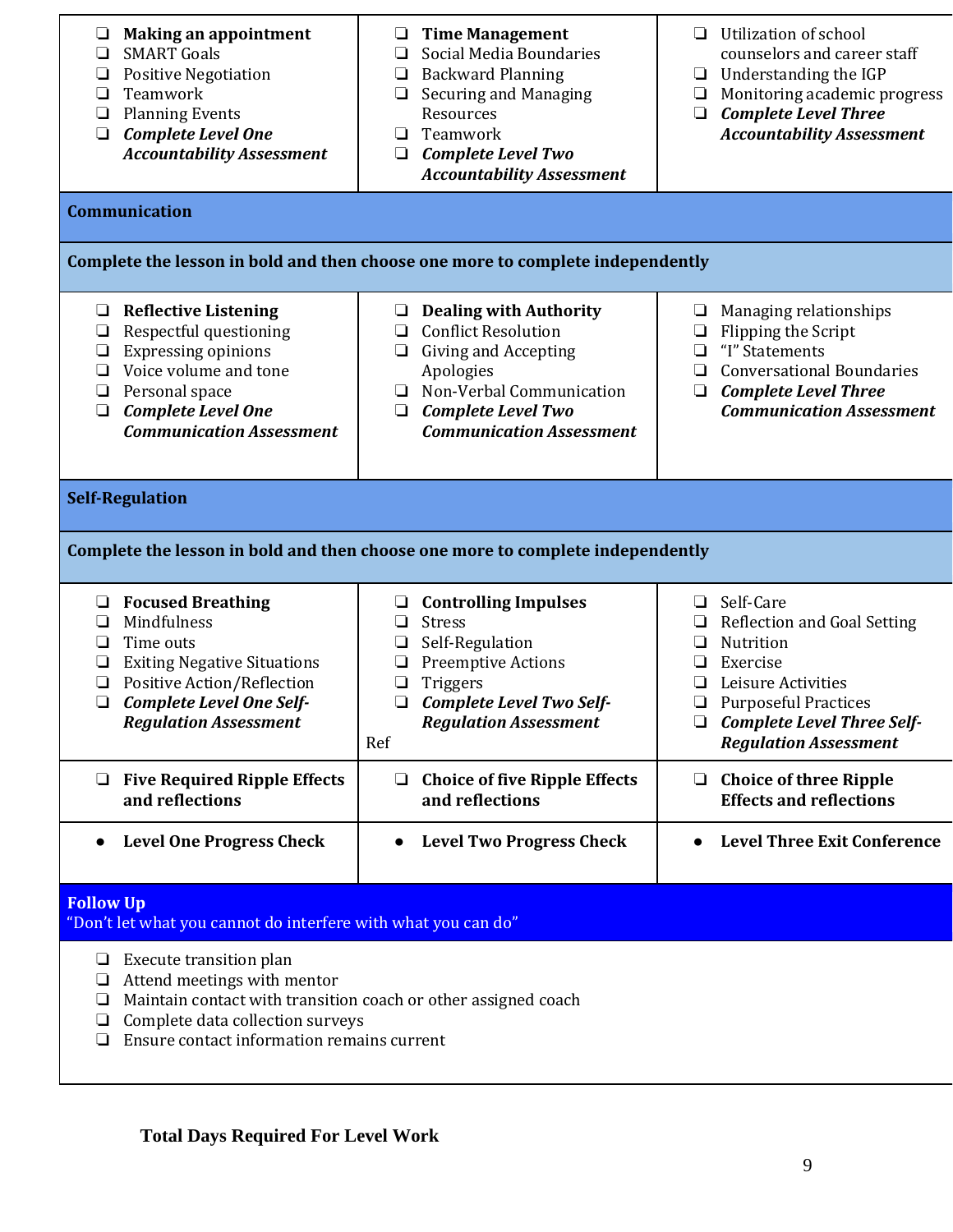| <b>Lesson</b>                 | <b>Required Number</b> | <b>Estimated Time</b> |
|-------------------------------|------------------------|-----------------------|
| Google Slides Lessons         | 18                     | 18 days               |
| <b>Ripple Effects</b>         | 13                     | 10 days               |
| <b>Entry Project</b>          | $\mathbf{1}$           | 3 days                |
| <b>Exit Project</b>           | 1                      | 3 days                |
| Assessments                   | 3                      | 1 day                 |
| <b>Level Area Assessments</b> | 9                      | 2 days                |
| Surveys and follow up         | 1                      | 1 day                 |
| <b>Mentor Notebook</b>        | 1                      | 3 days                |
| <b>Progress Meetings</b>      | 3                      | 2 days                |
| Totals                        | 43                     | 43 days               |

### **Academic Plan**

The Bonds Middle School Alternative program offers the same four academic core classes as the regular home schools. There are no electives or related art classes.

### **Grading Scale**

The method for computing semester and final grades is uniform throughout the district.

 $A = 90 - 100$ 

 $B = 80 - 89$  $C = 70-79$ 

 $D = 60-69$ 

 $F = 59$  or below

### **Guidance Counselor**

The counselor will conduct individual and group Life Skill lesson. Our counselor will also assist with academic plans, responsive services, support services, and testing.

# **SCHOOL / OFFICE HOURS**

The school day for students begins at **8:00 A.M**. and ends at **3:30 P.M.** Someone will be available in the office to assist parents and / or students between the hours of 8:00 A.M. - 4:00 P.M. If special assistance is needed, please schedule a conference to meet with the appropriate personnel. Students may be dropped off at 8:00 AM. Students who are picked up by car should be picked up by 3:05 PM. Parents must contact the Main Office and submit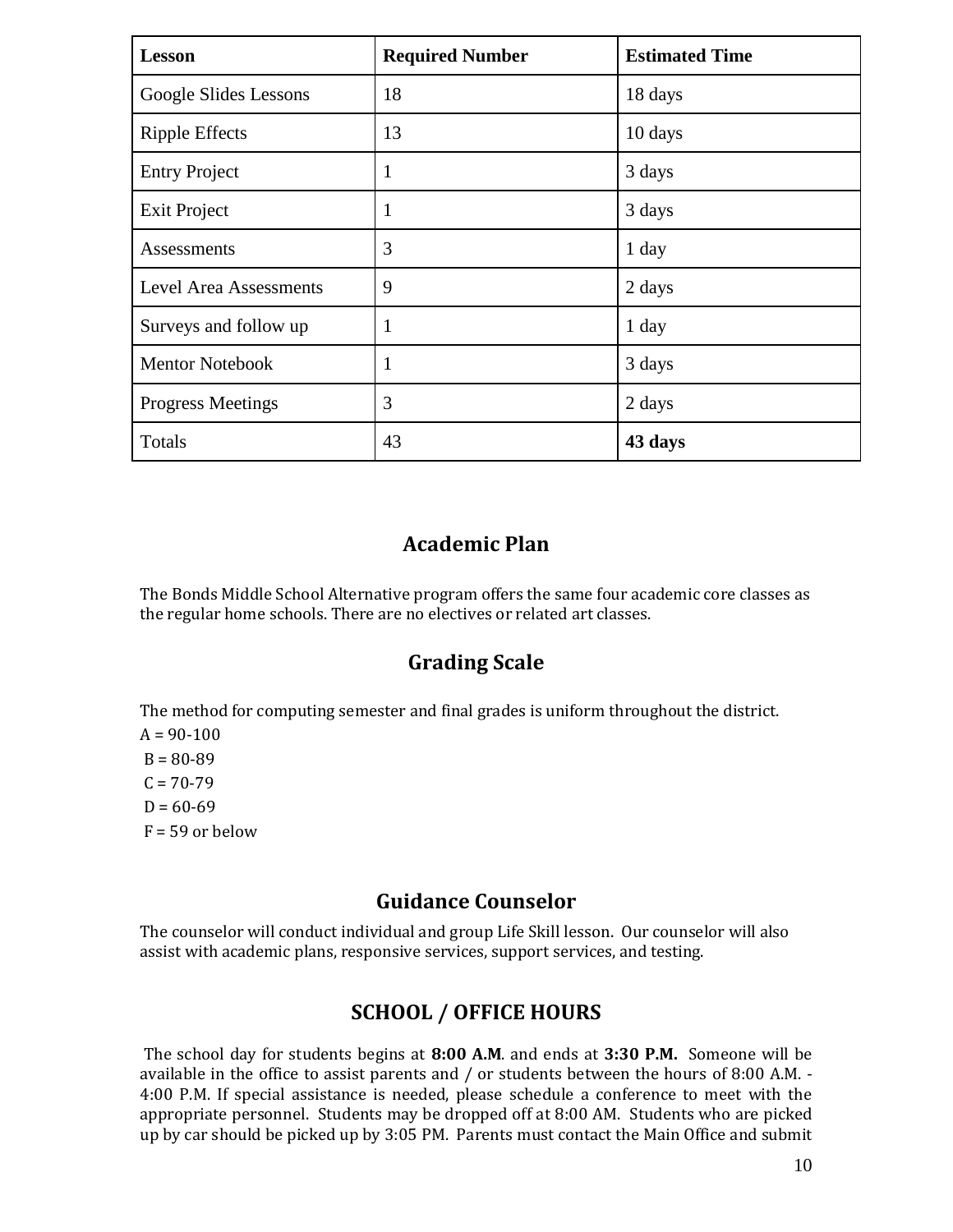written permission should their child request to ride with someone other than the designee assigned by the parent during the intake procedure. Parents must also give written permission for a student to walk home from Bonds MSAP.

### **ADDRESS / PHONE CHANGES**

Any student who has a change of address or phone number during the school year should report the new information to the office immediately.

### **MEDICATION**

All medications shall be maintained in the main office. Proper forms from parent and physician must be completed and on file. We cannot dispense any medication without parental and physician consent.

### **TEXTBOOKS**

Textbooks are the property of the School District of Greenville County. If a student should lose or damage a textbook, he / she will be charged a fee to cover the damages or replacement cost.

### **HOMEWORK**

The Alternative Program considers homework an integral part of the curriculum. Teachers will assign homework according to the objectives of the course. Homework assignments count toward a student's grade and should be completed and turned in when assigned.

### **Lunch**

**How Much Do Meals Cost?** Lunch (Full Pay) \$2.50 daily or \$12.50 weekly Reduced \$0.40 Breakfast: No Charge Extra Milk \$0.65 For further information, contact Food and Nutrition Services at 355-1246.

#### **Payment**

Food and Nutrition Services expects payment either in advance or at the point of service. Students at elementary and middle schools are allowed to charge meals on an emergency basis only. Students at high schools and adults at all locations are not allowed to charge meals. If parents or guardians find it impossible to pay for student meals, please apply for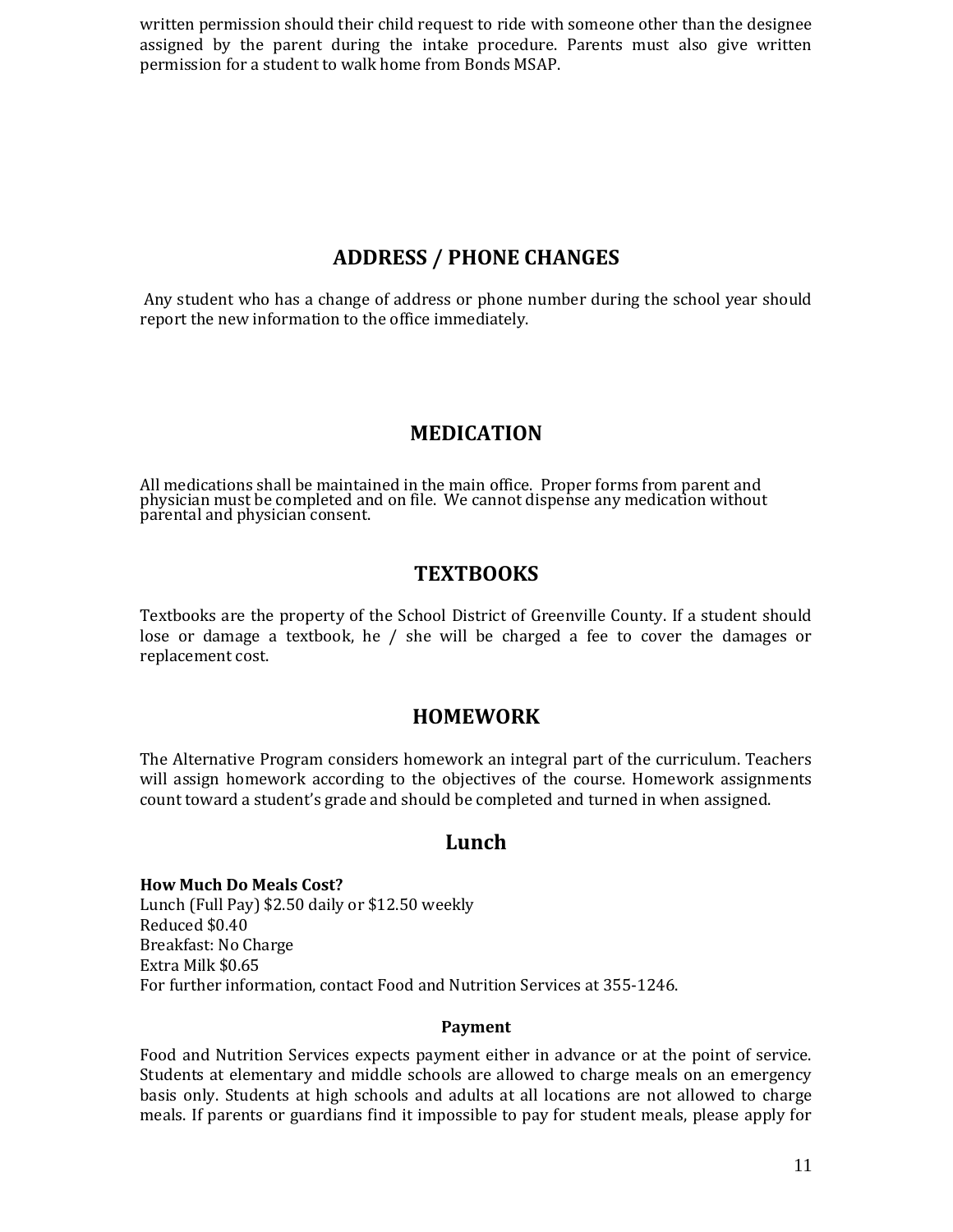free and reduced meals by completing an application available from your local school Cafeteria Manager. For more information call 355-1251

#### **Free and Reduced Price Meals**

Greenville County Schools participates in the free and reduced price meals for children served in schools under the National School Lunch Program and the School Breakfast Program. Local school officials have adopted household size and income. You may use the website below for eligibility information. Feel free to call Food and Nutrition for questions (355-1251). **http://www.greenville.k12.sc.us/district/news/release/2004b/free.asp**

Families who earn less than 130 percent of the poverty level are eligible for free meals and those with incomes between 130 and 185 percent of poverty level qualify for reduced price meals. Today, approximately 31 percent of the student re-enrollment qualify for free and reduced price meals. The School Board determines the prices for paid breakfast and lunch. The price of reduced price meals is established by the federal government. To meet all students with reduced price meals eligibility, Food and Nutrition Services has reduced these prices to 40 cents for lunch and 30 cents for breakfast. They are subsidizing these meals from other food sales and a la carte. Here is more information from the USDA on **[Free and](http://www.fns.usda.gov/cnd/lunch/)  [Reduced Price Meals -](http://www.fns.usda.gov/cnd/lunch/) FAQ.**

Schools participating in the National School Lunch Program are required to plan menus that meet at least one third of a child's Recommended Dietary Allowance

### **TRANSPORTATION / STUDENT PARKING**

#### **All students will have the opportunity to take advantage of District Bus**

**Transportation Services.** Students not permitted to be transported on the bus will be dropped off at the designated area specified during the intake conference. No student will be allowed to ride with other drivers unless specified by the parent/guardian. Parents wanting to pick up students in the afternoon must do so prior to bus pickup. This would mean that parents should plan to pick up their student by 3:05 pm. Any student not picked up by 3:05 pm will be place on the bus to insure that he or she has transportation home.

#### **Contact Number for Bus Service (355-7330)**

#### **Transportation Rules**

The School District of Greenville County must ensure that the bus ride to and from school is a safe one. All bus riders are required to follow bus safety rules at all times. Failure to do so will result in disciplinary sanctions, possibly including exclusion from the bus. Usual school disciplinary sanctions, such as suspension and expulsion, may also be imposed.

#### **Each bus rider is expected to:**

- follow the driver's directions;
- sit in the assigned seat;
- keep hands, arms, legs, and objects to himself and inside the bus;
- refrain from cursing, name calling, gestures, or loud talking;
- refrain from pushing, shoving, or annoying other students;
- refrain from eating, drinking, chewing gum, or littering;
- obey all points of the Code of Conduct.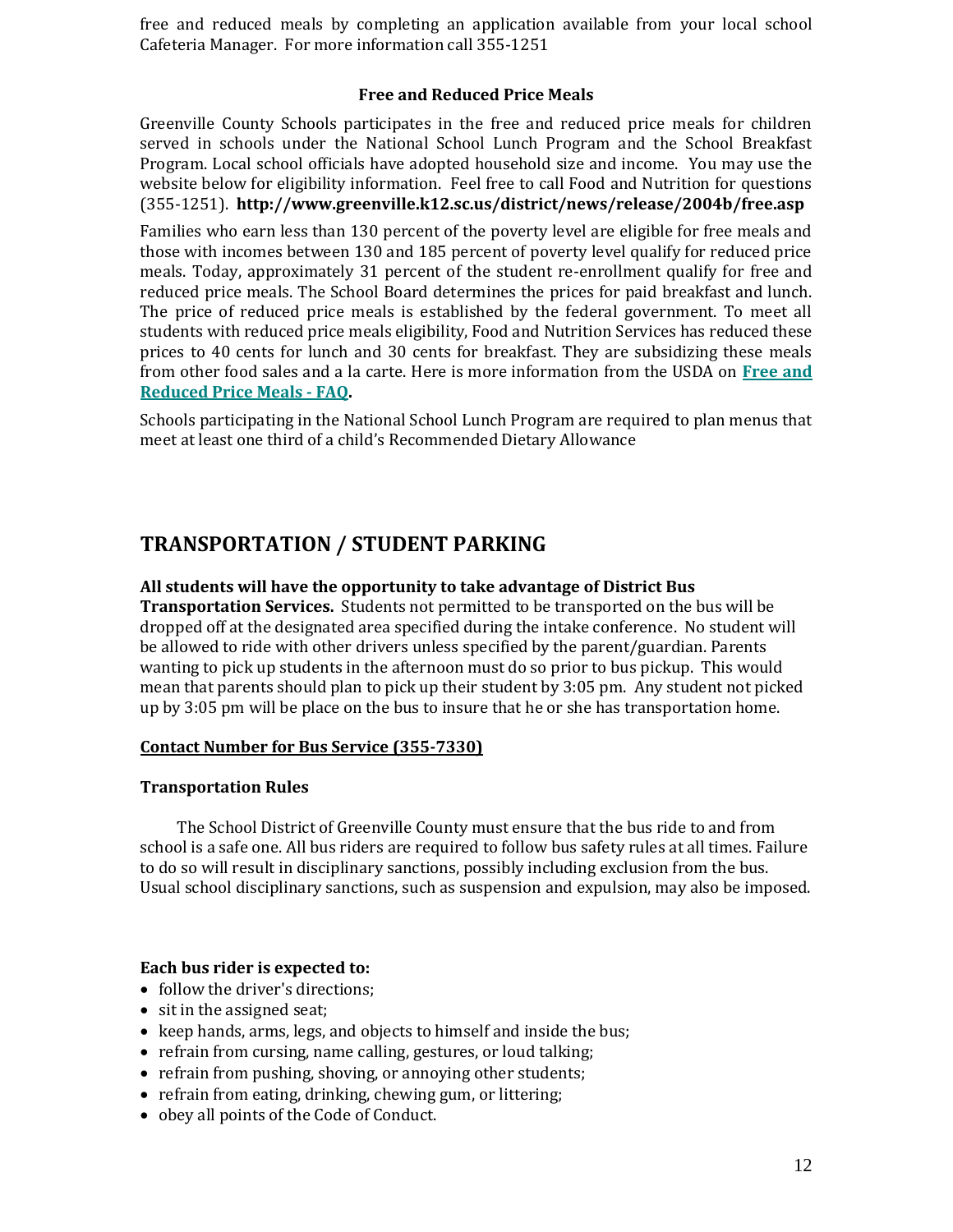### **What is expected of students who ride the bus?**

To ensure the safety of students who ride school buses, The School District of Greenville County has trained bus drivers in the Assertive Discipline Program. This program is based on bus riders' adherence to rules for appropriate conduct and certain consequences that will follow if these rules are not followed.

Appropriate disciplinary action will be taken for incidents which involve severe offenses, such as: fighting, possession of weapons, drugs or alcohol, use of tobacco products, any action which endangers the safety of the driver and other students, or damage to the bus. Such action could involve a longer suspension from the bus or other sanction.

The bus supervisor and transportation officials have the authority to remove a student from the bus if the student becomes uncontrollable while on the bus. The student may not board the bus again until granted permission by the principal.

If a student damages a school bus, the student will be charged the assessed repair rate set by the State Department of Education. The student responsible for the damage will be suspended from riding the bus until restitution is made. The principal may set up a payment plan for students who are not able to pay the entire amount at one time. Total restitution must be made or the bus privilege will be lost. Appropriate action for disabled students who violate bus rules will be taken by the principal and may involve other intervention as indicated by the student's Individual Education Plan (IEP) Committee or as required by law.

Students and parents should not attempt to discuss bus rule violations or suspension matters with the bus driver at a bus stop. Students who attempt to board the bus while suspended and/or adults who attempt to board or interfere with the operation of the bus may be prosecuted under applicable South Carolina law.

The School District of Greenville County must safely transport all bus riders to and from school. Bus riders will be denied the privilege of riding the bus if their behavior is unacceptable or infringes on the rights of other bus riders. It will be the responsibility of the parent or guardian to see that the student is transported to school during this time.

#### **The following behaviors are not permitted:**

- Riding the bus when the student has been suspended
- Riding a bus other than that assigned
- Disobeying the instructions of the driver
- Physical or verbal abuse of the driver or displays of disrespect
- Physical or verbal abuse of another student
- Possession of weapons or other dangerous objects
- Possession of drugs, alcohol, lighters, or other ignitable
- Possession of pagers, telephones or other telecommunications devices
- Leaving a seat while the bus is in motion
- Failure to sit properly in seat
- Failure to sit in assigned seat
- Throwing objects on the bus or out of the windows
- Placing any item or any part of body outside bus windows
- Yelling out of the windows
- Fighting
- Eating or drinking
- Selling items
- Horseplay
- Spitting
- Using profanity
- Making obscene gestures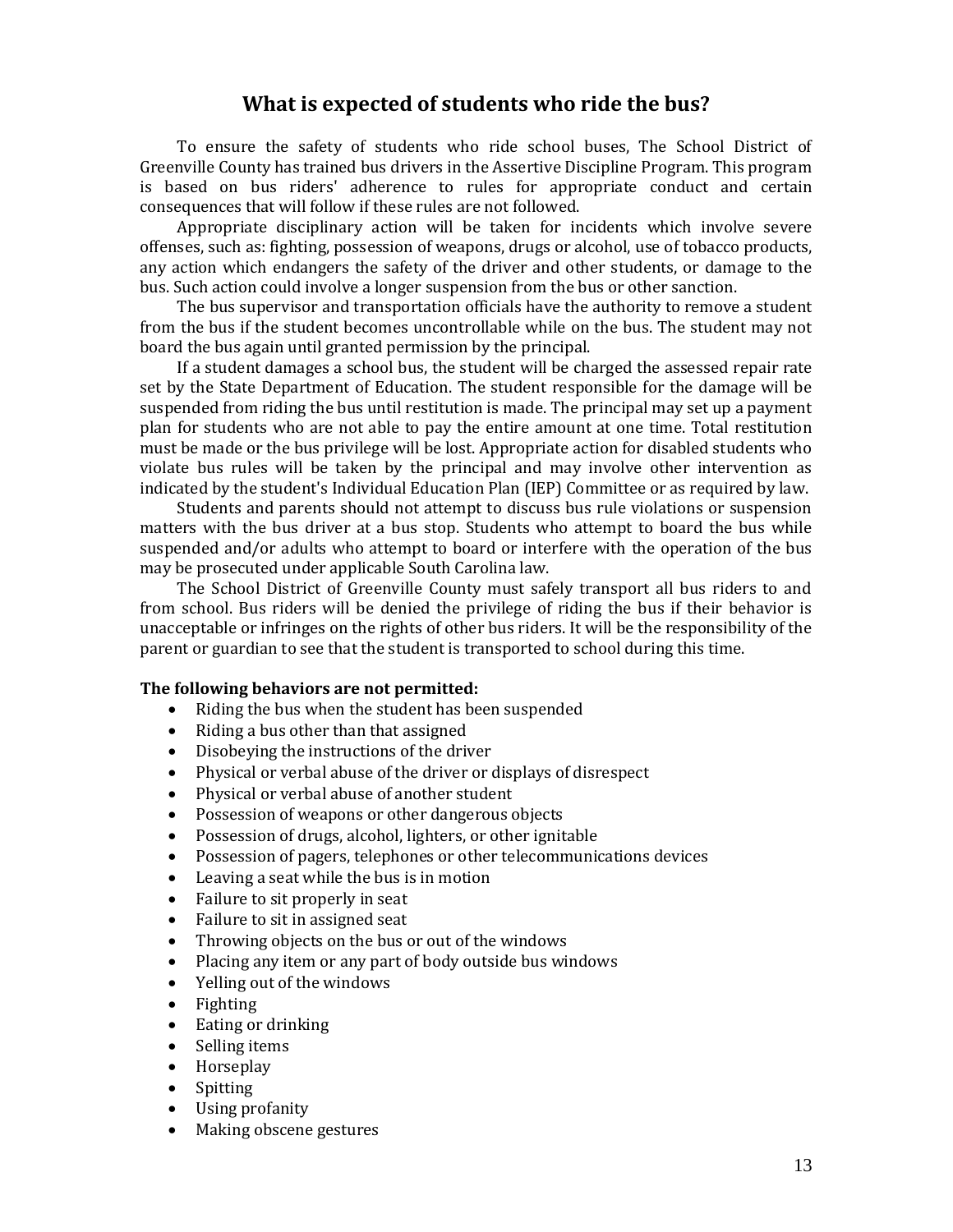• Making disruptive noise and gestures

From time to time we experience inaccurate information concerning transportation from students. An example would be that the student has informed the staff that a parent or relative will pick them up after school and their ride does not come or the ride arrives late after all buses have departed. To prevent students from being left at school without transportation, it will be necessary to place all students on their appropriate bus at the designated time of departure in the afternoon. Parents wanting to pick up students in the afternoon must do so prior to bus pickup. This would mean that parents should plan to pick up their student by 3:00 pm. Any student not picked up by 3:00 pm will be place on the bus to insure that he or she has transportation home. Feel free to contact the office for any question you may have (355-8273).

# **VISITORS**

Visitors are not allowed on campus unless permission has been granted from the office. Students are not to invite relatives or friends to school for class visits. With permission, parents are welcome to visit school. **Expelled or suspended students are not allowed on school grounds.**

# **PARENT / TEACHER COMMUNICATION**

Parents should receive a progress report from the teacher on their child approximately every  $3 \frac{1}{2}$  - 4 weeks. Parents should also expect an occasional phone call from teachers to update the student's progress. All parents are encouraged to contact the school to set up a conference with a student's teacher(s) by calling  $355-8273$ . Teachers may also request conferences if needed.

# **EARLY DISMISSALS**

When a student needs to leave school early, he or she must bring a note stating the reason for the early dismissal and the phone number where parent(s) or guardian(s) may be reached. This note must be in the office by 8:45 A.M. Students will not be dismissed by a telephone call. Although parent notes will be honored, early dismissal will be classified as excused or unexcused. Work may not be made up for unexcused dismissals.

# **PERSONAL BELONGINGS**

**Cellphones**, **Bookbags,backpacks,bluetooth speakers, electronics and duffle bags are not allowed within the school.** Any items of value should be left at home. Furthermore, students are encouraged not to bring excessive amounts of money to school. Bonds MSAP and the School District of Greenville County are not responsible for theft or loss of personal belongings. *There will be absolutely no food, drink or gum allowed in class.*

*Students may bring an empty water bottle.* 

# **CARD PLAYING / GAMBLING**

Card playing and gambling are not allowed on school grounds. Cards, dice, etc. should be left at home. These items will be confiscated and returned to a parent with the understanding that if taken again, the items will not be returned. Students not cooperating with this policy will be disciplined.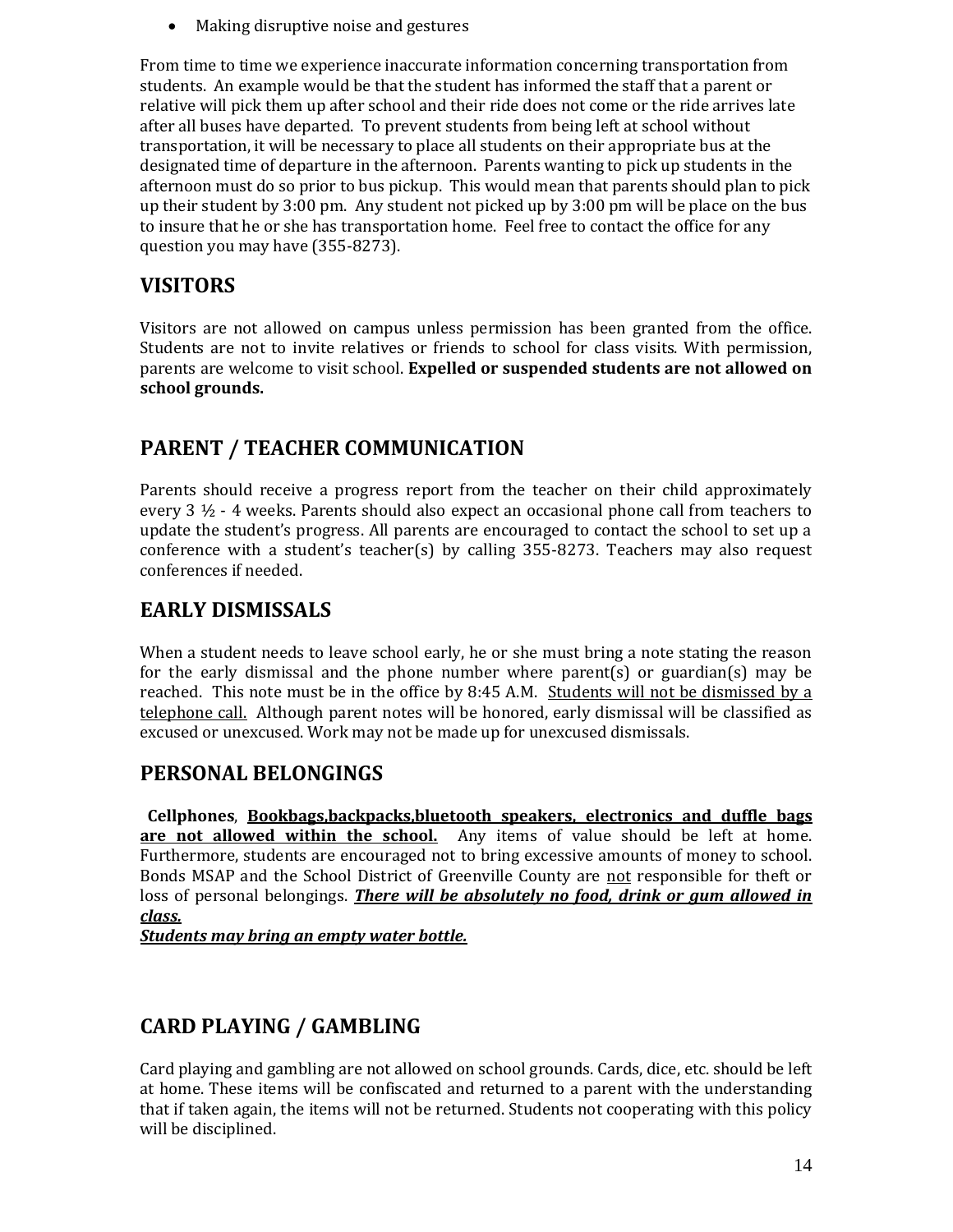### **HALL PASSES**

Students should be in the halls only at the beginning and the close of school or while moving from one class to another. Students must have a pass from their teacher.

### **LIFE SKILLS**

M.S.AP. not only focuses on the academic success of student, but also their social development. All students attending M.S.A.P. will receive Life Skills instruction. Some of the subjects covered in Life Skills are communication, anger management, conflict resolution, decision making, and alcohol & drug abuse. There is no grade or academic credit given for Life Skills.

# **E-Learning Attendance Policy**

#### **Traditional School (In-Person and e-Learning)**

Students should physically attend school on the day indicated by their color group. On Attendance Plan 1, this means students in the blue group attend on Monday, red on Tuesday, green on Wednesday and purple on Thursday. Under Attendance Plan 2, blue and green students attend Monday and Wednesday, while red and purple are expected in-person on Tuesdays and Thursdays.

Students who do not attend school on the prescribed day(s) are not allowed to attend a different day of the week. Student groups are divided to maintain social distancing, and that is not possible if students do not follow the color groupings. Students that do not attend school / class on their in-person day will be counted absent, and the parent will be notified of the absence via the School Messenger system. If a student is unable to physically attend school or login and complete work, the parent should provide a note/excuse explaining the absence. Parents may submit excuses for absences to the attendance clerk either by fax, email, or on-line Google form. The attendance clerk will be responsible for entering excuses into powerschool.

Students who are on eLearning will be marked present so long as they log in to Google Classroom and work on the day's assignments. Teachers are expected to "check in" with elearning students at least one other time during the week other than the day the student is participating in actual in-person attendance. If a student goes more than two days without logging in to Google Classroom or contacting their teacher via phone, email, or virtual meeting, the student will be referred to the administration and an administrator and/or attendance clerk will attempt to follow up with the parent/student to discuss the issues and document the attempts to resolve the issue. If communication is unsuccessful, or efforts to engage the student fail, the student will be referred to district-level personnel for further intervention / follow-up.

Teachers will mark absences for e-learning students on the following day in order to accurately record any student that logged in and worked in Google Classroom during the previous day. Attendance must be entered into the system by 4:00 PM in order to allow School Messenger to be able to run that evening to notify parents of the absence from e-learning. Although the deadline to enter attendance is 4:00 PM, it is suggested that the teachers enter attendance for the previous day's e-learning students at the same time they are entering attendance for students attending in person during each class period. In other words, while taking attendance for students attending on a Tuesday for a 3rd period class, the teacher would also enter attendance for students from the same class period who were on e-learning the previous day (Monday).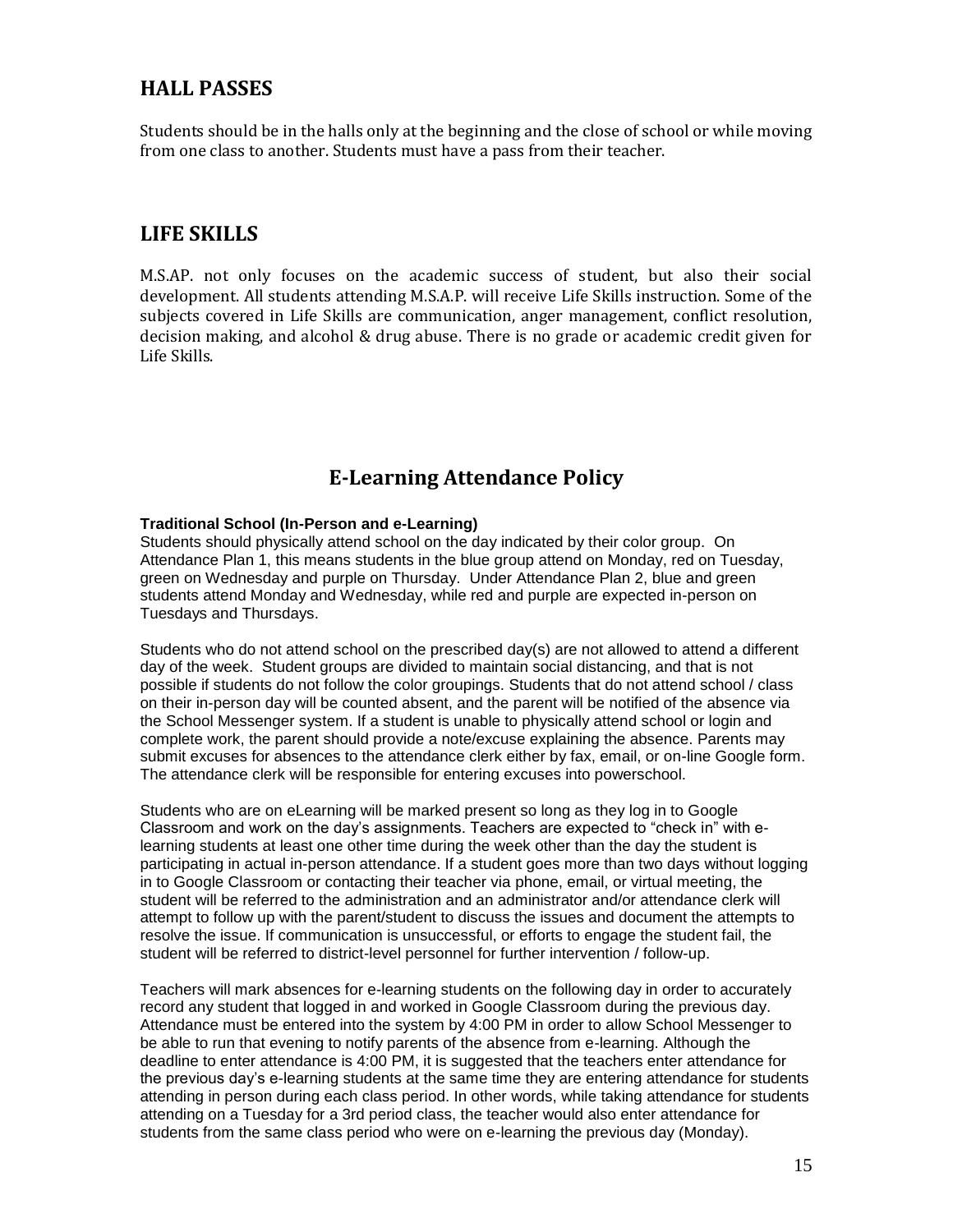The laws for truancy have not changed. Therefore, schools are still responsible for completing intervention plans for students assigned to their schools. Schools should document all attempts made to reach students and contact with parents related to student absences. These records will be used to determine compliance with e-learning and for reporting possible truancy issues. The state will require districts to report the number of "no contact" students.

Should efforts to intervene and improve a student's attendance prove unsuccessful, the case should be referred to the appropriate Attendance Supervisor for further intervention. The IMS system will continue to track truant students based on their accumulated unexcused absences and generate automated emails / phone calls to parents for truant students.

Principals have the authority to excuse absences at their discretion (in accordance with district policy). If a student has exhausted his/her limit of 10 parent notes and cannot get medical excuses, the principal may choose to administratively excuse an absence or allow the parent to write another note to excuse the absence.

# **GENERAL ATTENDANCE Policy**

School is compulsory between the ages of six and seventeen, by state statute. The maximum age for public school attendance is 21. However, a student who reaches his twenty-first birthday while enrolled as a high school senior and is a candidate for graduation may remain to complete that school year.

Absences in High School are accrued per course. Note: Classes missed during early dismissals count toward the maximum number of allowable absences in any one class.

*Standard / Regular Schedule (Full Year Courses)* - Students must attend at least 170 days of each 180-day (year) course and at least 85 days of each 90-day (semester) course, as well as meet all minimum requirements for each course. The first ten (10) absences may be lawful, unlawful, or a combination. *Absences in excess of ten (10) may cause students to lose credit for the year.* All absences beginning with the eleventh (11th) must be lawful and will be excused if they fall within the guidelines of lawful absences.

#### *A. Lawful Absences*

- 1. Absences caused by a student's own illness\* and whose attendance in school would endanger his or her health or the health of others. \*Verified by a statement from a physician within two (2) days of the student's return to school. Absences for Chronic or Extended illness will be approved only when verified by a physician's statement.
- 2. Absences due to an illness or death in the student's immediate family verified by a statement from the parent within two (2) days of the student's return to school.
- 3. Absences due to a recognized religious holiday of the student's faith when approved in advance. Such requests must be made to the principal in writing.
- 4. Absences for students whose parents/guardians are experiencing a military deployment. A principal may grant up to five days of excused absences provided that 1) the absence is pre-approved, 2) the student is in good standing, 3) the student has a prior record of good attendance, and 4) missed work is completed and turned in within the school's allotted time period. 5. Absences due to activities that are approved in advance by the principal. This would include absences for extreme hardships. Such approval should be prearranged when possible. \* Including doctor's appointments.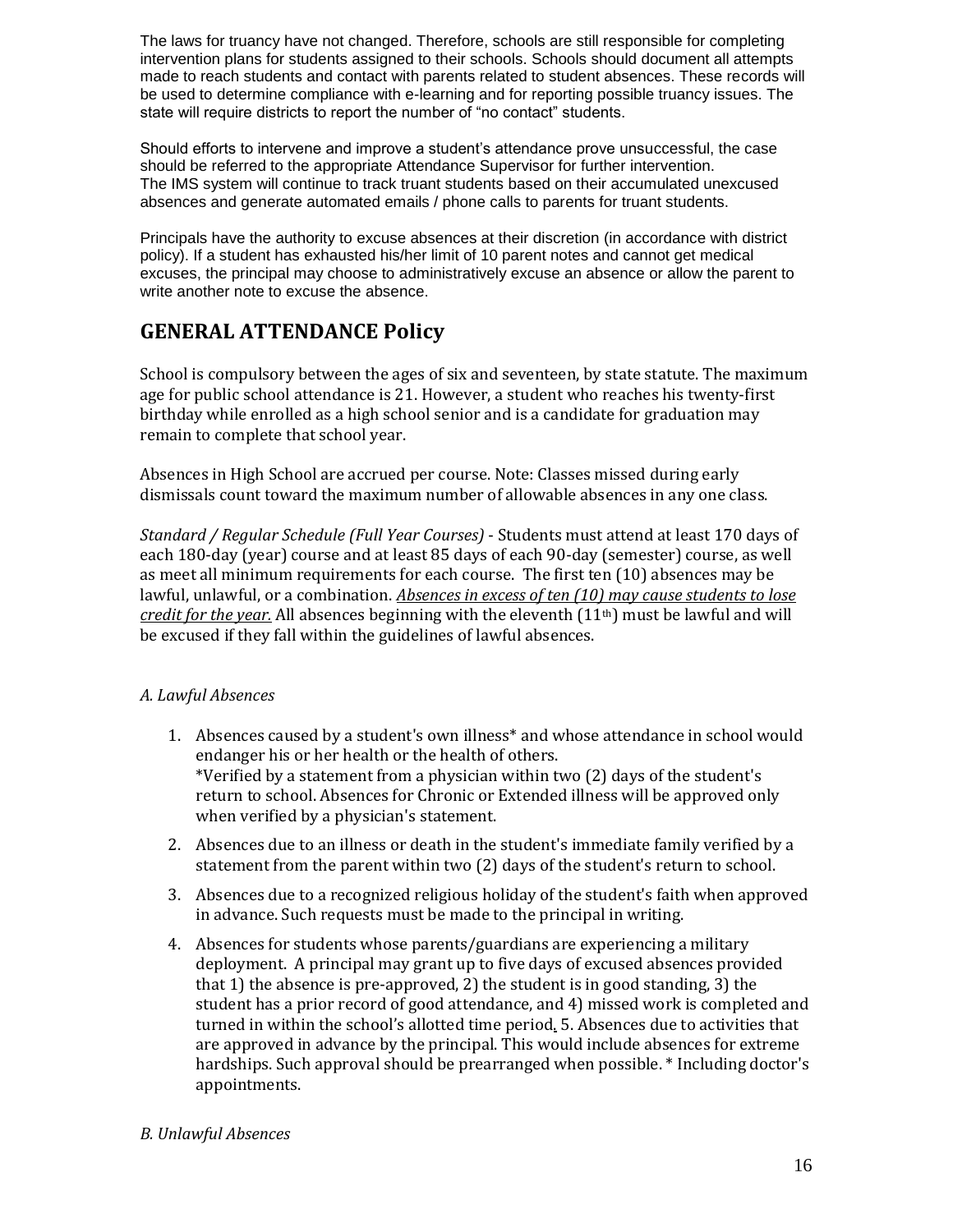- 1. Absences of a student without the knowledge of his or her parents.
- 2. Absences of a student without acceptable cause with the knowledge of his or her parents.
- 3. Suspension is not to be counted as an unlawful absence for truancy purposes.

### *C. Approval of Absences in Excess of Ten (10) Days and Approval Credit*

- 1. The district board of trustees, or its designee, shall approve or disapprove any student's absence in excess of ten (10) days, whether those absences are lawful, unlawful, or a combination of the two.
- 2. High School Credit In order to receive one Carnegie unit of credit, a student must be in attendance at least 120 hours, per unit, regardless of the number of days missed. Students whose absences are approved should be allowed to make up any work missed in order to satisfy the 120-hour requirement. Local school boards should develop policies governing students' absences giving appropriate consideration to unique situations that may arise within their districts when students do not meet the minimum attendance requirements.

### *D. Procedures for Makeup Work*

- 1. Provision for make-up of school work missed during excused absences shall be worked out with the teacher(s) concerned at the earliest time possible but should not exceed five (5) school days after the student returns to school.
- 2. Make up of school work missed during unexcused absences may be approved only with permission of the principal after consultation with the teacher(s) concerned.

#### *Intervention*

- 1. Attendance clerks shall make daily contact (phone, letter or e-mails) to the parent(s)/guardian(s) of students who are absent. It is recommended that each school form an attendance intervention team to assume the responsibility of intervention or attendance matters. It is suggested that members of the attendance intervention team should be but not limited to the attendance clerk, counselor, assistant principal, mental health counselor, social worker, teacher and the special education coordinator. The principal would designate an attendance intervention coordinator from the intervention team.
- 2. After a student has accumulated three (3) consecutive or a total of five (5) unexcused absences, the attendance clerk will submit an attendance printout and dates of contact to the intervention team coordinator. The intervention team shall:
	- a. Hold a conference with the student and the parent(s) or guardian(s).
	- b. Identify reasons for the student's unlawful absences.
	- c. Develop a plan in conjunction with the student and the parent(s)/guardian(s) to improve attendance.
	- d. Apprise the parent(s)/guardian(s) of the South Carolina Compulsory Attendance Law.
	- e. Document the conference by having all appropriate conferees sign and date a *Student Attendance Intervention Plan* Form in the spaces provided.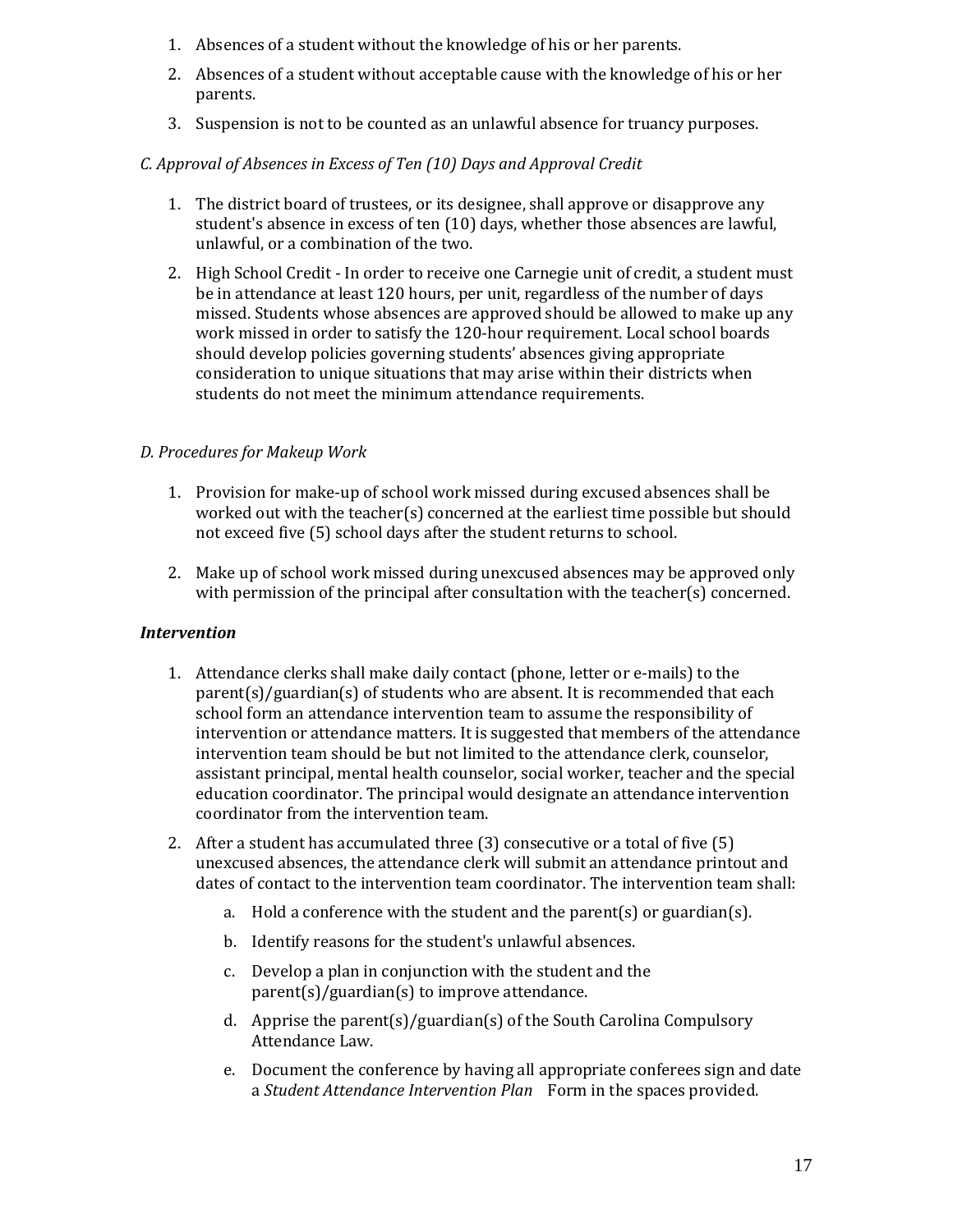- 3. Upon the seventh consecutive or eighth accumulated unexcused absence, the attendance clerk or the intervention team coordinator shall send an Attendance Referral to an attendance supervisor with the following information:
	- a. List of courses and grades currently enrolled in.
	- b. A summarized copy of the student's attendance signed and dated by the Principal.
	- c. Written excuses for absences.
	- d. Copy of current discipline record.
	- e. A completed Student Attendance Intervention Plan Form.
- 4. Upon receipt of a referral, the attendance supervisor shall immediately intervene to improve the student's attendance. Intervention shall include but not be limited to:
	- a. Convene a conference with the parent(s)/guardian(s) and the student.
	- b. Review the plan for improving attendance developed by the parent(s)/guardian(s), student, and intervention team, and make adjustments as necessary.
	- c. Follow-up on recommendations made by the intervention team.
	- d. Review with the parent(s)/guardian(s) the South Carolina Compulsory School Attendance Law and give the parent(s)/guardian(s) a copy of the law.
	- e. Inform the parent(s)/guardian(s) and student that any additional unexcused absence will result in referral to the appropriate agency.
	- f. Document the conference by having the parent(s)/guardian(s) and student sign and date the Student Attendance Intervention Plan Form. Include your written findings on recommendations made by the intervention team.

Continuing contact, as needed, will be maintained between the referring school and the attendance supervisor.

The School District of Greenville County has adopted uniform rules to insure that students attend school regularly. All children are required to attend a public or private school or kindergarten beginning at age 5 and continuing until their 17th birthday. Students are counted present only when they are actually in school, on homebound instruction, or are present at an activity authorized by the school principal.

I. The school year consists of 180 days. To receive credit, students must attend 85 days of each 90 day semester course and at least 170 days of each 180 day year course. **Accrued student absences may not exceed five (5) days during the semester. Any absence in excess of five (5) may cause the student to lose credit for a semester course.** 

- II. Because170 days are the minimum required by the state, the first five (5) absences per semester course may be lawful, unlawful, or a combination. All absences beginning with the sixth  $(6<sup>th</sup>)$  must be lawful and will be excused if they fall within the following guidelines:
	- A. Lawful Absences
		- 1. Personal illness (including doctor's appointments) of a child shall be verified by a statement from a physician within two (2) days of the student's return to school. Absences for CHRONIC or EXTENDED illness will be approved only when verified by a physician's statement.
		- 2. Serious illness or death of an immediate family member shall be verified by a statement from the parent within two (2) days of the student's return to school.
		- 3. Absences for religious holidays shall be requested in advance. Such requests must be made to the Coordinator in writing.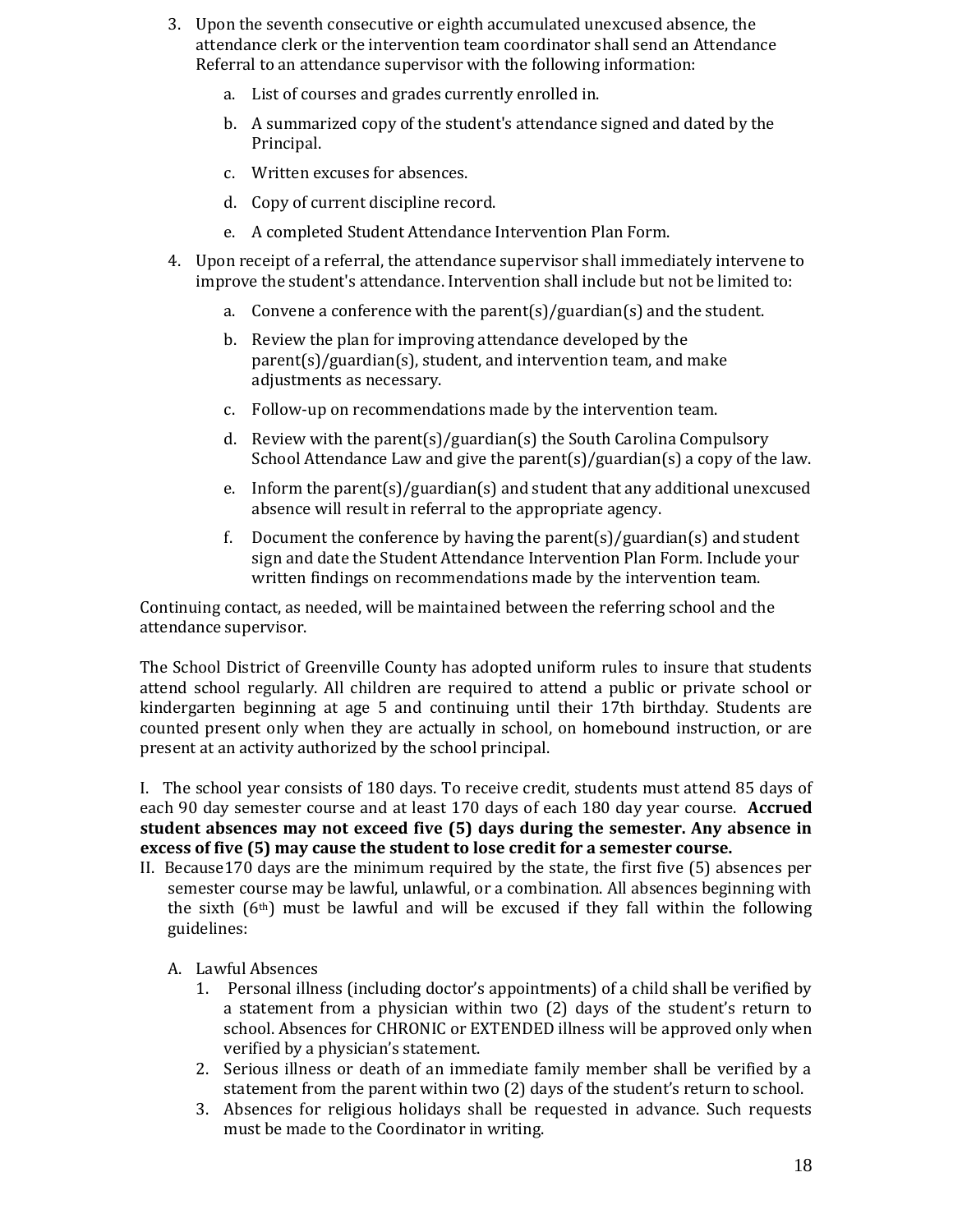- 4. Absences for extreme hardships may be approved by the Coordinator. Such approval should be prearranged when possible.
- A. Unlawful Absences

Any student absence, with or without the knowledge of the parent, which does not meet the condition of a lawful absence shall be counted as unlawful. The absence will not be excused.

- B. Procedure For Makeup Work
	- 1. Provision for makeup of schoolwork missed during **excused absences** shall be worked out with the teacher(s) concerned at the earliest time possible but should not exceed five (5) days after the student returns to school.
	- 2. Make up of schoolwork missed during **unexcused absences** may be approved only with the permission of the Coordinator.

#### III. Intervention

- 1. Attempts will be made to contact a parent / guardian by phone each day that a student is absent. Absences will also be phoned in to the base school.
- 2. On the 3rd consecutive or 4th cumulative **unexcused absence**, an intervention conference will be held with the student and parent to identify the reasons and to complete a Notice of Excessive Absence Form, while trying to correct the problem.
- 3. On the 4th consecutive or 5th cumulative **unexcused absence**, the student will be referred to the Attendance Supervisor, who will contact the parent and. If the problem continues, the Attendance Supervisor may request that the school complete and submit a Truancy Referral to the court system.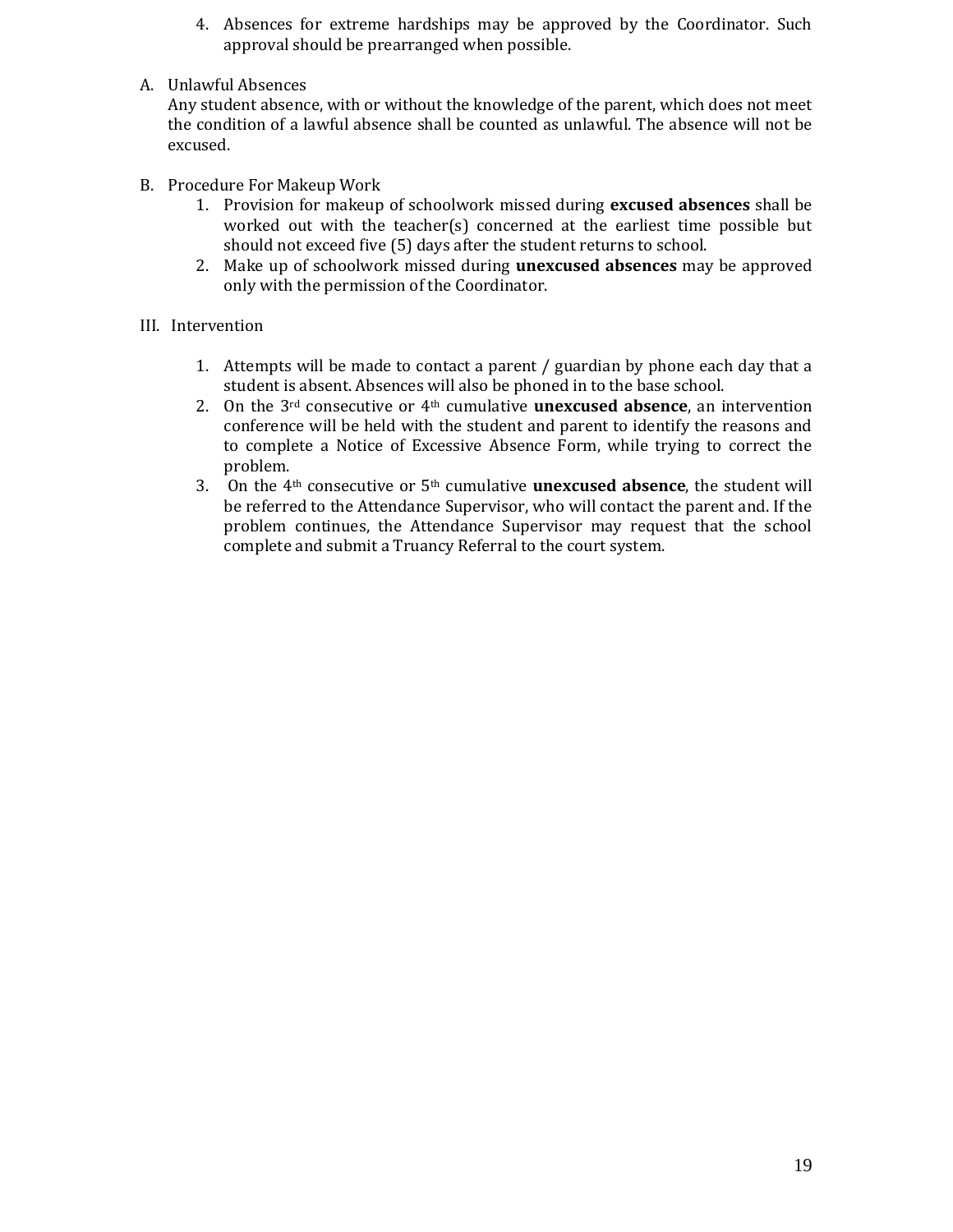# **Bonds MSAP Discipline Plan**

Bonds MSAP will assess each student's daily performance based on the following criteria:

- 1. Dress
- 2. Cooperation with staff and students
- 3. Respect for staff and students
- 4. Calm and in control
- 5. Productive in academic and extra curricular activities

Behavioral interventions are based on daily behavioral performance within the classroom to removal from the classroom environment. The following steps are implemented for most problem behaviors:

- The student may be assigned to time out within the classroom. Failure to complete time out requirements will result in Refocus Time.
- Students may earn the right to re-enter class by successfully completing Refocus Time. There is to be no talking in Refocus Time. The parent/guardian will be contacted an informed of the situation.
- Refocus Time is an opportunity for the student to identify what took place that was inappropriate. Students may be re-admitted to class when they are calm and refocused on how they will fix their problem and become a productive student.
- Students that choose Refocus Time will fix the problem at the end of the day.
- If the student continues to refuse to cooperate, the parent must come and pick the student up. If the parent can not be reached the student will be suspended out of school the following day. A parent conference will be held to assist the parent and student in correcting this behavior
- Students may be charged by Law Enforcement for fighting and disturbing school.
- Pink sheets will be written when a disturbance in the classroom has happened. Parents will be notified and students will fix the problem during the end of the day. Too many pink sheets can lead to a suspension from school.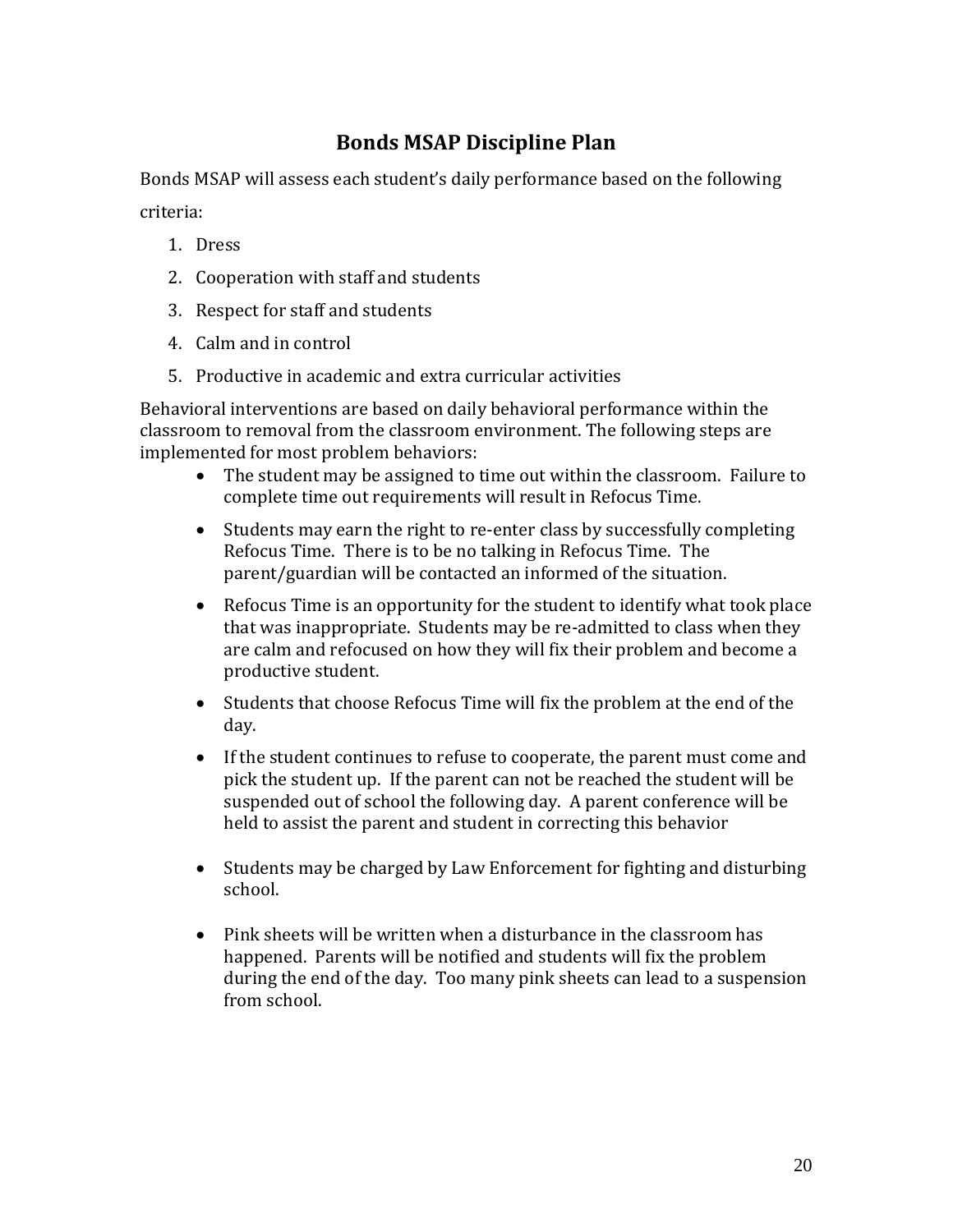### **Student Behavior Code (July 1, 2009)** http://www.greenville.k12.sc.us/gcsd/channel/codes.asp

# **Student Behavior (Policy JCDA)**

The Board expects students to conduct themselves in an orderly, courteous, dignified and respectful manner. This requirement refers to their actions toward other students and teachers, their language, their dress and their manners. The Board believes self-discipline is an interpersonal goal of public education.

Students have a responsibility to know and respect the policies, rules and regulations of the school and District. Violations of such policies, rules and regulations will result in disciplinary actions. The Board directs students to the District's Behavior Code set forth in this policy and the student handbook for their individual school. The Board authorizes its school authorities to employ probation and suspension and to recommend expulsion, if necessary, to enforce this policy.

It is the philosophy of the District to handle all student disciplinary matters at the lowest supervisory level possible and in the most reasonable manner possible. Disciplinary action will be taken in accordance with appropriate procedural rights being afforded to students and their parents/guardians as provided by state law, State Board of Education regulation, and/or the policies of this District.

The Board and the administration offer the following listing of offenses and the required or recommended dispositions for the information of students, parents/legal guardians and school personnel.

### **Application of this Policy**

The following rules regarding student conduct are in effect during the following times and in the following places:

- on the school grounds during, and immediately before or immediately after, school hours
- on the school grounds at any other time when the school is being used by a school group
- off the school grounds at a school activity, function or event
- en route to and from school or a school activity on a school bus or other school vehicle
- at any time or in any place that impacts the school's ability to maintain order and discipline in the Greenville County School District

#### **Student Conduct Away from School Grounds or School Activities**

The Board expects administrators to take appropriate action when information becomes available about student misconduct away from school grounds or school activities that may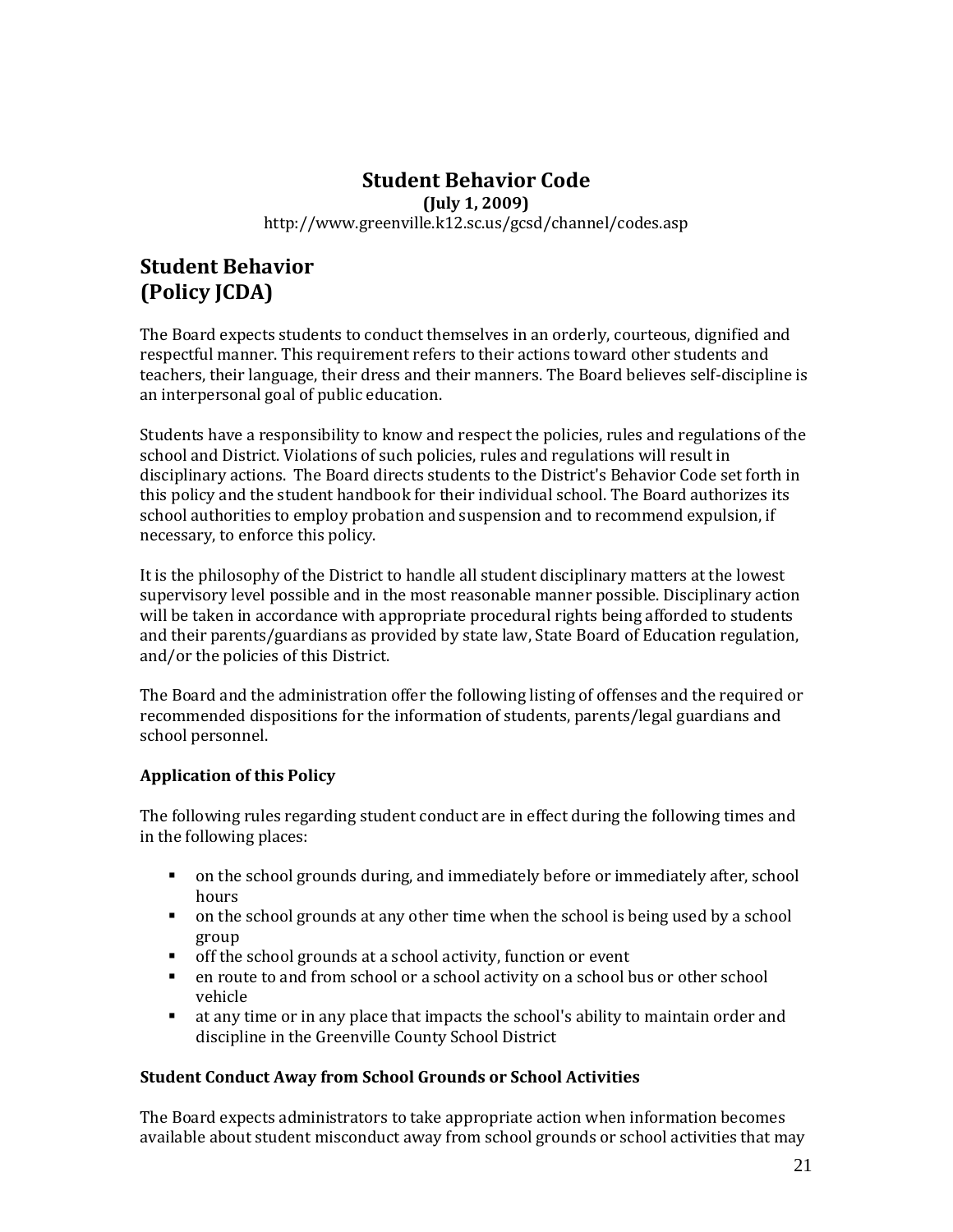have a direct and detrimental effect on or seriously threaten the discipline, educational environment, safety or general welfare of students, faculty, staff and/or administrators of the District. When assessing the impact of out-of-school behavior on a District school, the administrator should take into consideration the seriousness of the alleged out-of-school offense and the protection of students, faculty, staff and administrators from the effects of violence, drugs and/or disruptions.

Administrators are directed to evaluate each situation on a case-by-case basis. At a minimum, administrators or their designees should meet with the student upon his/her arrival at school, give the student notice of the concerns based on the reported out-of-school behavior and allow the student an opportunity to present his/her side of the story. Based upon all of the circumstances, including a finding that the alleged conduct will have a direct and immediate effect on the school or threatens the discipline, educational environment, safety or general welfare of students, faculty, staff and/or administrators of the school, the administration may either permit the student to attend classes as usual or may take appropriate disciplinary action including, but not limited to, in-school suspension or out-ofschool suspension in order to conduct an investigation into the matter. The parents/legal guardians of students will be notified of any action taken by the administration and offered the opportunity for a conference with the administration.

In the event the student is incarcerated based on his/her out-of-school conduct, the principal or his/her designee will notify the student that he/she is to meet with the administration prior to returning to school.

At the conclusion of the inquiries to obtain more information on the matter, the administrator or his/her designee should take appropriate action which may include, but is not limited to, one or more of the following:

- returning the student to his/her normal class schedule and removing all evidence of suspension
- placing the student on probation and allowing the student to resume his/her normal class schedule
- **PEDDENT** placing the student on probation, allowing the student to continue class work, but restricting the student's participation in extracurricular activities and/or designated school activities, for example, clubs, study halls, pep rallies, student government activities and so forth
- suspending the student
- recommending placement in the District's alternative school
- recommending expulsion of the student for the remainder of the year

The disciplinary action taken must be supported by the evidence and take into full consideration the impact of the student's presence at school on the discipline, educational environment and safety or general welfare of other students, faculty, staff and/or administrators of the school.

#### **Levels of Offenses**

Students who engage in an ongoing pattern of behavior that is disruptive to the orderly operations of the school shall be recommended for expulsion. The following is a general listing of offenses and the required or recommended disciplinary actions which should be taken as a result of such offenses being committed.

Disorderly Conduct - Level I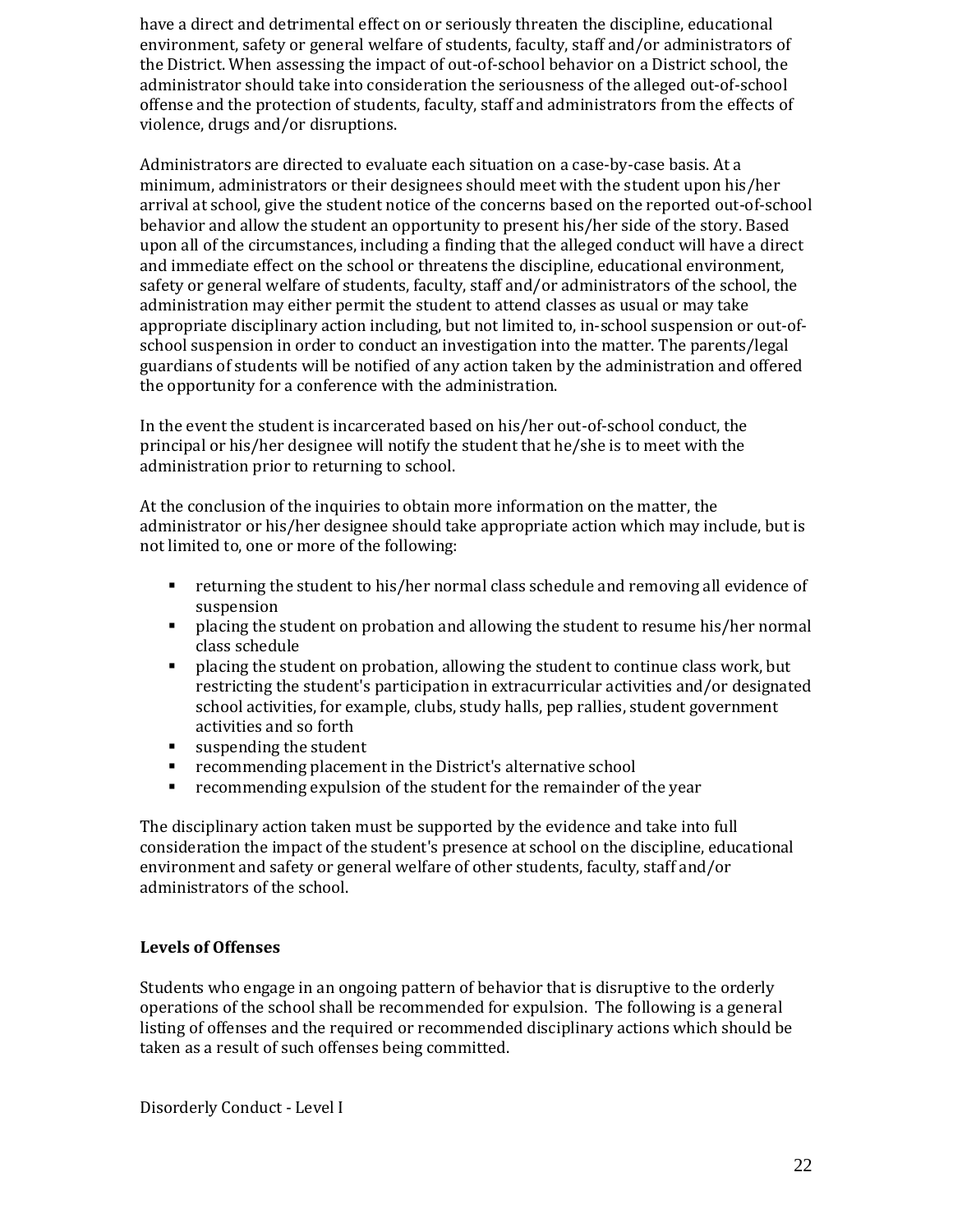Disorderly conduct is defined as any activity in which a student engages that tends to impede orderly classroom procedures or instructional activities, orderly operation of the school or the frequency or seriousness of which disturbs the classroom or school.

Acts of disorderly conduct may include, but are not limited to, the following:

- **classroom tardiness**
- cheating on examinations or classroom assignments
- $\blacksquare$  lying
- **•** blackmail of other students or school personnel
- acting in a manner so as to interfere with the instructional process
- abusive language between or among students, to include profane language
- failure to complete assignments or carry out directions
- use of forged notes or excuses
- violation of school bus regulations
- **u** cutting class
- **Performal Propossession or use of a paging device in violation of District policy**
- **school tardiness**
- $\blacksquare$  truancy
- use of obscene or profane language or gestures
- other disorderly acts as determined at the school level, which are not inconsistent with Board policy

The administration may apply sanctions in cases of disorderly conduct which may include, but are not limited to, the following:

- verbal reprimand
- withdrawal of privileges (a privilege, as defined by the Greenville County School Board, is a student's opportunity to participate in any function of the school beyond attending class, riding buses and participating in the school District's food service program)
- **demerits**
- **detention**
- in-school/out of school suspension
- other sanctions approved by the Board or administration

Disruptive Conduct - Level II

Disruptive conduct is defined as those activities engaged in by student(s) which are directed against persons or property and the consequences of which tend to endanger the health or safety of themselves or others in the school. Some instances of disruptive conduct may overlap certain criminal offenses, justifying both administrative sanctions and court proceedings.

The administration may reclassify disorderly conduct (Level I) as disruptive conduct (Level II) if the student engages in the activity three or more times.

Acts of disruptive conduct may include, but are not limited to, the following:

- $\blacksquare$  fighting
- vandalism (minor)
- **stealing**
- use or possession of laser pointers, fireworks, smoke bombs, pepper-style sprays, and other similar devices or materials
- threats against others
- **trespass**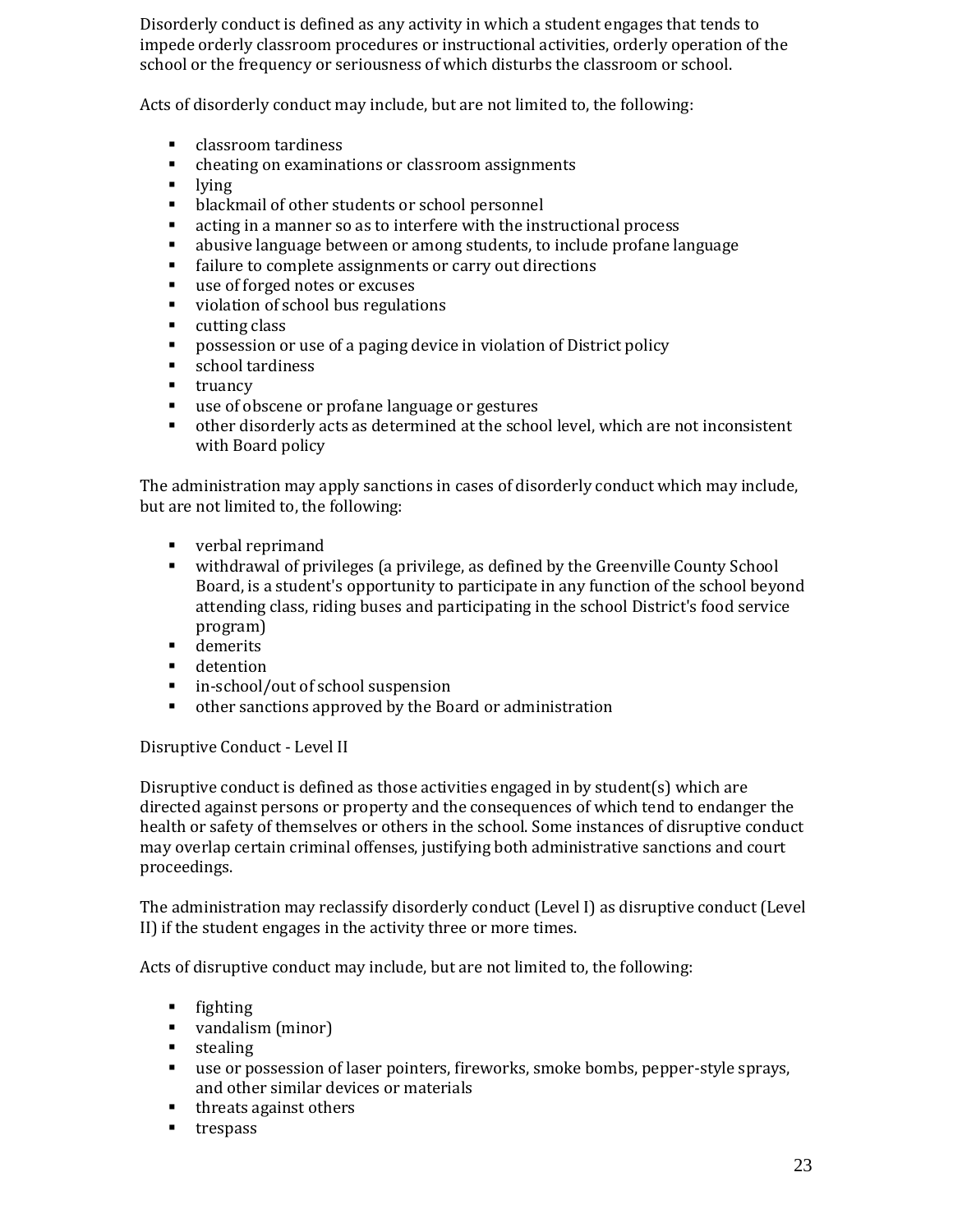- abusive language to staff, to include profane language
- other disruptive acts which interfere with the educational process
- refusal to obey school personnel or agents (such as volunteer aides or chaperones) whose responsibilities include supervision of students
- possession or use of unauthorized substances, including tobacco and tobacco products, non-prescription drugs, "look-a-like" drugs, and drug paraphernalia, including rolling papers
- illegally occupying or blocking in any way school property with the intent to deprive others of its use
- inappropriate verbal or physical conduct of a sexual nature
- **misuse of District technology resources**
- **Exampling on school property**
- unlawful assembly
- disrupting lawful assembly
- **•** harassment, intimidation or bullying
- intimidating, threatening, or physically abusing another student
- any other acts as determined at the school level that are not inconsistent with Board policy

The administration may apply sanctions in cases of disruptive conduct which may include, but are not limited to, the following:

- **in-school suspension**
- withdrawal of privileges (a privilege, as defined by the Greenville County School Board, is a student's opportunity to participate in any function of the school beyond attending class, riding buses and participating in the school District's food service program)
- **temporary removal from class**
- out-of-school suspension
- **•** referral to outside agency
- **assignment to alternative school**
- **EXPULSION**
- restitution of property and damages, where appropriate, should be sought by local school authorities
- other sanctions as approved by the Board or administration

#### Criminal Conduct - Level III

Criminal conduct is defined as those activities engaged in by students (whether or not they result in criminal charges) that result in violence to themselves or to another's person or property or which pose a direct and serious threat to the safety of themselves or others in the school. These activities usually require administrative actions which result in the immediate removal of the student from the school, the intervention of law enforcement authorities and/or action by the Board.

Whenever a student is engaging or has engaged in activities including, but not limited to, one of the acts specified below, while on school property or at a school sanctioned or sponsored activity which a principal or his/her designee has reason to believe may result, or has resulted, in injury or serious threat of injury to a person or to his/her property, the principal or his/her designee is required to notify law enforcement officials.

Acts for which principals must recommend students for expulsion include, but are not limited to, the following:

- **•** bomb threat
- possession, use or transfer of weapons a weapon is defined as a firearm (rifle,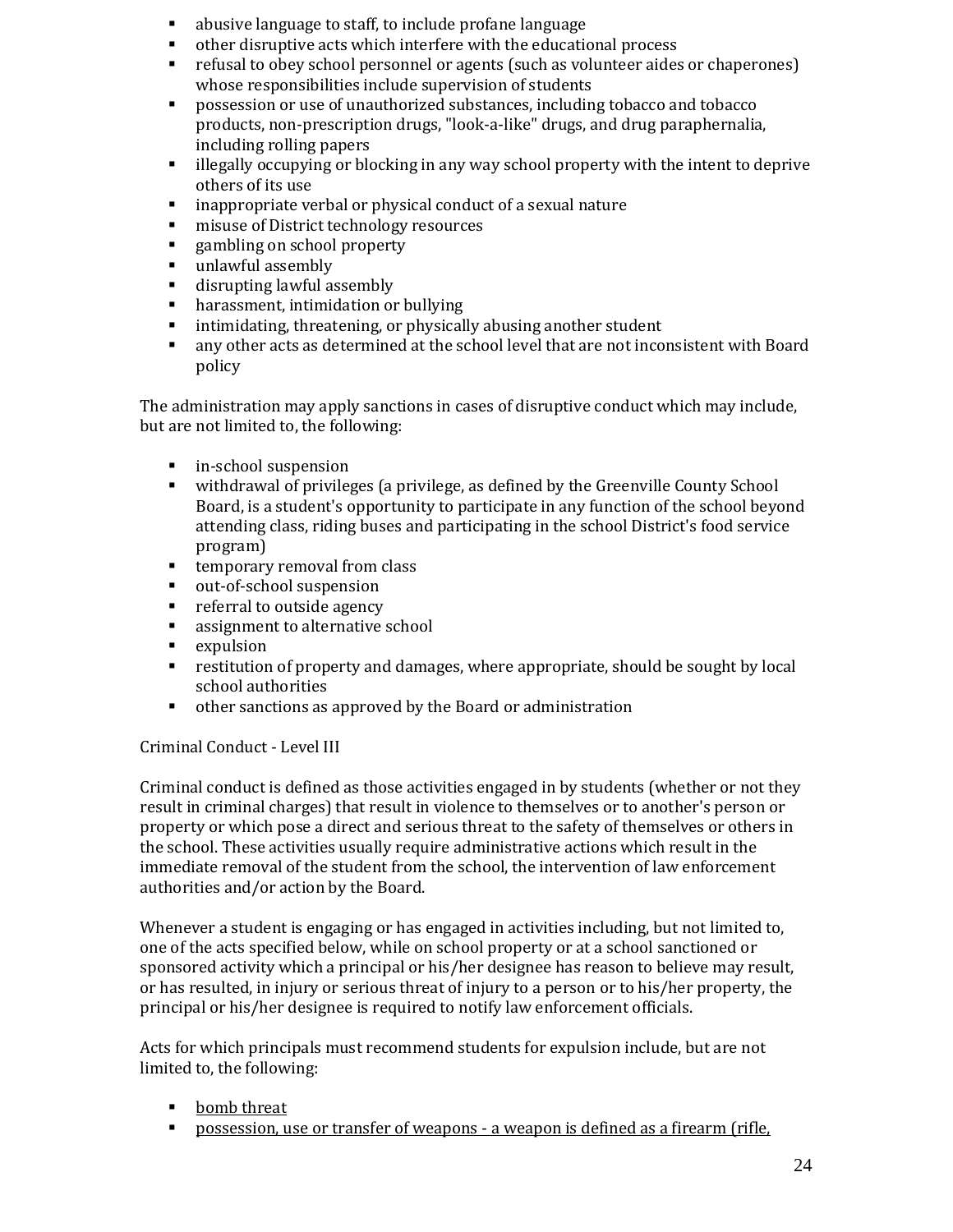shotgun, pistol or similar device that propels a projectile through the energy of an explosive); a knife, razor, bludgeon, blackjack, metal pipe or pole, brass knuckles (to include multi-finger rings); incendiary or explosive device; or any other type of device or object which may be used to inflict bodily injury or death

- sexual offenses (which include sexual acts that do not result in a criminal offense)
- **arson**
- distribution, sale, purchase, manufacture, use, being under the influence of, or unlawful possession of alcohol or a controlled substance, as defined in S.C. Code Ann. §§ 44-53-110 through 44-53-270. (See Policy JCDAC)
- **threatening to take the life of or inflict bodily harm upon a school employee or** member of their immediate family
- **Example 10 angleright Constitution** as a member of a gang and inflicting a violent act of bodily harm, however slight, upon another person will not be tolerated. A "gang" shall consist of two or more persons acting together for and with the purpose of committing an act of violence against another person. "Participation" also includes any act that interferes with or hinders a staff member from stopping the infliction of bodily injury that is the objective of the gang.)

Additional acts for which principals may recommend students for expulsion include, but are not limited to, the following:

- vandalism (major)
- theft, possession or sale of stolen property
- disturbing the schools
- possession, use, or transfer of "look-a-like" weapons
- **EXECUTE:** assault and battery
- **E** extortion
- any other acts as determined by the Board

**Note Regarding Students Under the Influence**: In determining whether a student is under the influence of alcohol or a controlled substance, the student's appearance, behavior, manner, presence of an odor of the substance, and statements made by the student as to the use of controlled substances or alcohol may be considered without regard to the amount of alcohol/controlled substance consumed.

### \*\*\*\*\*\*\*\*\*\*\*\*\*\*\*\*\*\*\*\*\*\*\*\*\*\*\*\*\*\*\*\*\*\*\*\*\*\*\*\*\*\*\*\*\*\*\*\*\*\*\*\*\*\*\*\*\*\*\*\*\*\*\*\*\*\*\*\*\*\*\*\*\*\*\*\*\*\*\*\*\*\*\*\*\*

#### **Note Regarding Recommendations for Expulsion**

Recommendations for expulsion do not automatically result in expulsion. Hearing officers have the authority and flexibility to consider other disciplinary action based on the offense, age of student, previous disciplinary record, extenuating circumstances, and totality of the incident.

\*\*\*\*\*\*\*\*\*\*\*\*\*\*\*\*\*\*\*\*\*\*\*\*\*\*\*\*\*\*\*\*\*\*\*\*\*\*\*\*\*\*\*\*\*\*\*\*\*\*\*\*\*\*\*\*\*\*\*\*\*\*\*\*\*\*\*\*\*\*\*\*\*\*\*\*\*\*\*\*\*\*\*\*\*

The principals must recommend students for expulsion if they have committed offenses which are underlined above. If a student commits an offense that is not underlined, the principals may recommend the student for expulsion when the circumstances warrant it. The administration may apply sanctions in cases of criminal conduct which may include, but are not limited to, the following:

- withdrawal of privileges (a privilege, as defined by the Greenville County School Board, is a student's opportunity to participate in any function of the school beyond attending class, riding buses and participating in the school District's food service program)
- out-of-school suspension
- **assignment to alternative school**
- **expulsion**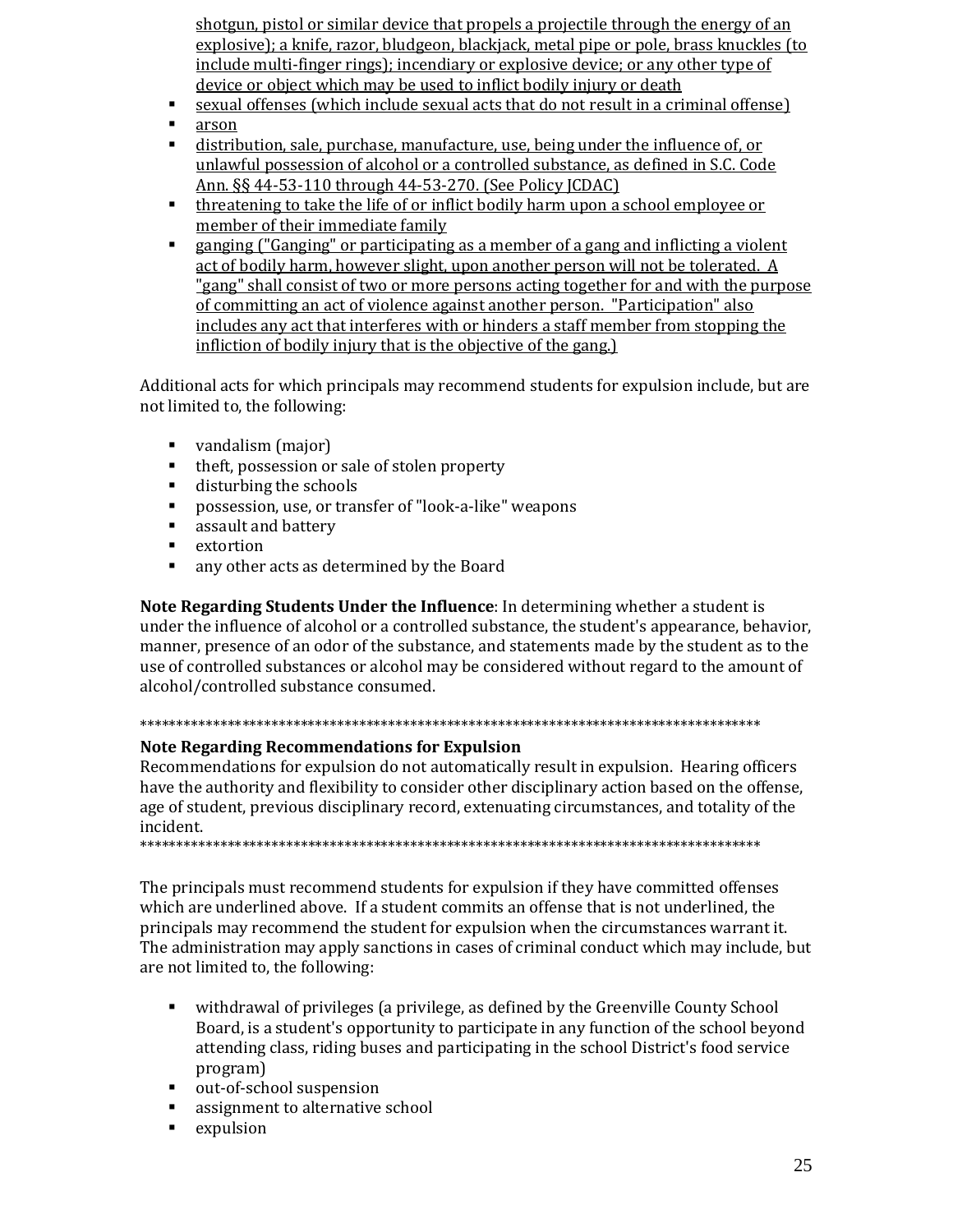- restitution of property and damages, where appropriate, should be sought by local school authorities
- other sanctions as approved by the Board or administration

#### **Extenuating, Mitigating or Aggravating Circumstances**

The Board confers upon the Superintendent or his/her designee the authority to consider extenuating, mitigating or aggravating circumstances which may exist in a particular case of misconduct. The administrator should consider such circumstances in determining the most appropriate sanction.

#### **Discipline of Disabled Students**

Students identified as disabled pursuant to the Individuals with Disabilities Education Improvement Act ("IDEIA disabled") will be disciplined in accordance with federal and state law as set forth in the special education procedures developed by the administration.

#### **Paging Devices, Telecommunications Devices, and Cell Phones**

For purpose of this policy, paging devices are defined as telecommunications devices, to include mobile telephones, which emit an audible signal, vibrate, display a message or otherwise summon or deliver a communication to the possessor.

Students who choose to bring paging devices to school must keep them in their vehicles or lockers, or another appropriate location determined by the school principal. During school hours while on school grounds, no student may use, or have turned on, a paging device without the prior permission of the principal, as set forth below. "Turned on" includes a paging device that is activated and set or programmed to ring, vibrate or otherwise send or receive a signal.

The principal or his/her designee may authorize a student to otherwise possess a paging device if the student is an active member of an emergency service organization, needs the paging device for a legitimate medical reason or otherwise needs the paging device for a legitimate reason, as determined by the principal. In such cases, the student must have prior written consent from the principal or his/her designee.

A person who finds a student in possession or use of a paging device in violation of this policy, must report the student to the school principal. The principal or his/her designee must confiscate the device. The device will be returned to the student's parent/legal guardian according to the terms set forth below. A student who violates this policy regarding use and possession of paging devices is subject to discipline as follows:

**First offense** – confiscation of the paging device or mobile telephone and after a conference with the parent/legal guardian, the paging device or mobile telephone will be returned to the adult.

**Second offense -** confiscation of the paging device or mobile telephone and after a conference with the parent/legal guardian, the paging device or mobile telephone will be returned to the adult 30 days after the confiscation.

**Third offense** - confiscation of the paging device or mobile telephone and after a conference with the parent/legal guardian, the paging device or mobile telephone will be returned to the adult 60 days after the confiscation and the student may be subject to additional disciplinary consequences including: detention (during or after school), in-school suspension, out of school suspension, and work detail assignment.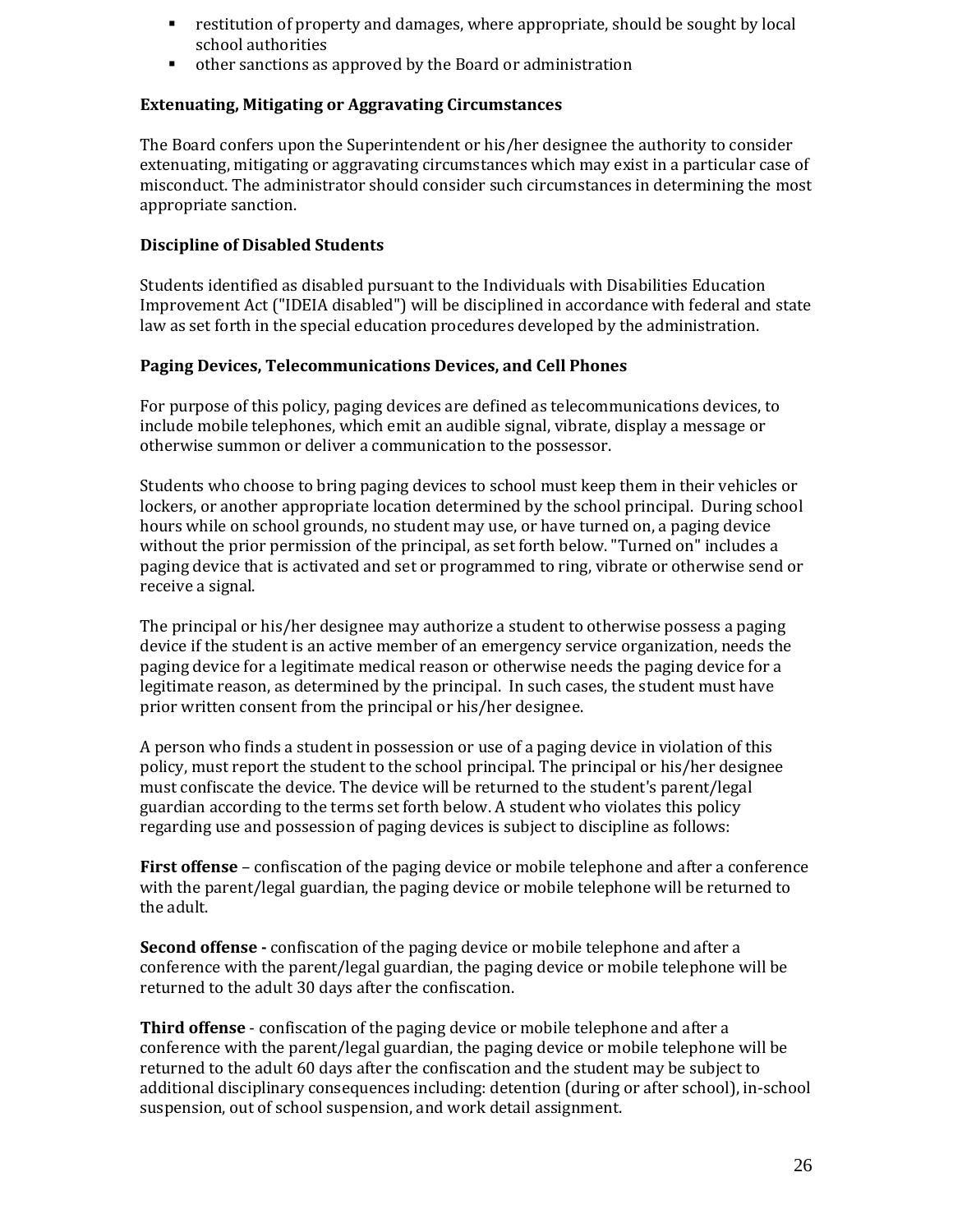**Fourth and subsequent offenses** - confiscation of the paging device or mobile telephone and after a conference with the parent/legal guardian, the paging device or mobile telephone will be returned at the end of the school year and the student may be subject to additional disciplinary consequences including: detention (during or after school), in-school suspension, out of school suspension, and work detail assignment.

### **Suspension** (Summary of Policy JDD)

The Board provides due process of law to students, parents/legal guardians and school personnel through procedures for the suspension of students, which are consistent with federal law, state law and regulation and local policy.

According to state law, the Board may authorize the suspension of a student from school for commission of any crime, gross immorality, gross misbehavior, persistent disobedience or for violation of written rules and regulations established by the District Board of Trustees (Student Behavior Code Policy JCDA), or the State Board of Education. The Board may also authorize the suspension of a student when the presence of the student is detrimental to the best interest of the school. Suspension means a student cannot attend school or be on the school grounds, cannot attend any program at the school in the daytime or at night and cannot ride a school bus.

Suspension is the exclusion of a student from school and school activities for a period of time not to exceed 10 school days for any one offense. The Board uses the word suspension in this policy to mean either suspension from school or in-school suspension as determined by the principal.

The Board delegates the power of suspension to District administrators.

Requests for review of suspensions may be made to the principal and the Superintendent's designee. The decision of the Superintendent's designee ends the appeal process for suspensions. However, the Board must review suspensions that occur within the last 10 days of the school year if such suspension would make a student ineligible to receive credit for the school year.

Suspension of students who are classified as disabled will be handled consistent with federal and state law and with procedures established by the Board.

#### **Missed Work**

Students who are suspended must make up missed work.

\*\*\*\*\*\*\*\*\*\*\*\*\*\*\*\*\*\*\*\*\*\*\*\*\*\*\*\*\*\*\*\*\*\*\*\*\*\*\*\*\*\*\*\*\*\*\*\*\*\*\*\*\*\*\*\*\*\*\*\*\*\*\*\*\*\*\*\*\*\*\*\*\*\*\*\*\*\*

# **Expulsion (Summary of Policy JDE)**

Expulsion is the removal of a student from a school for the remainder of the school year, except in cases of permanent expulsion.

A student may be expelled for any reason listed in the Student Behavior Code Policy JCDA, for the commission of any crime, gross immorality, gross misbehavior or the violation of any other written rules and regulations established by the Board or the State Board of Education, or when the presence of the student is deemed to be detrimental to the best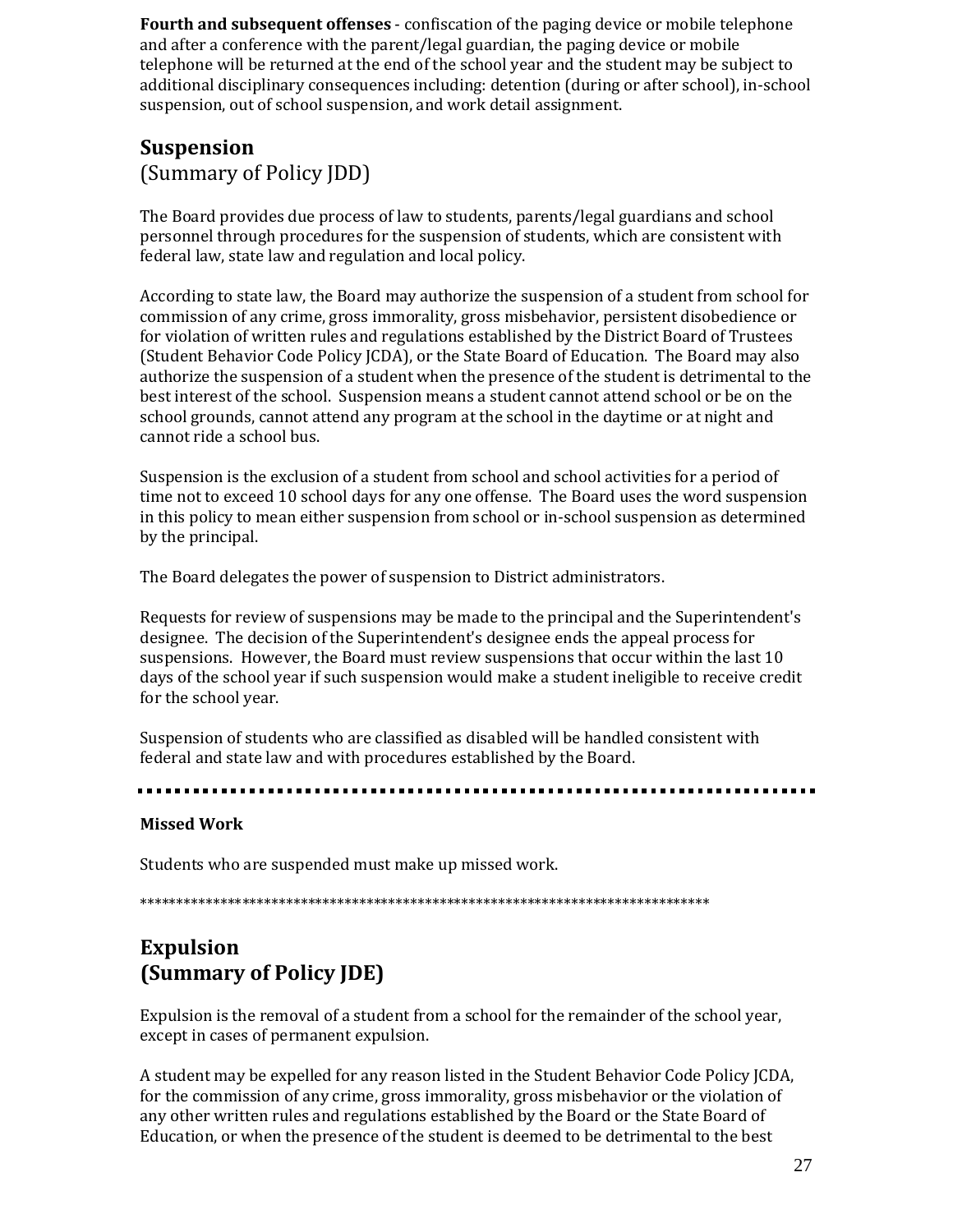interests of the school. Students who engage in an ongoing pattern of behavior that is disruptive to the orderly operations of the school shall be recommended for expulsion, as set forth in Policy JCDA. Expulsion means the student cannot attend school or be on the school grounds, cannot attend any school-related events or activities on or off campus, and cannot ride a school bus.

The Board delegates to a District hearing officer the authority to conduct administrative hearings and expel students. The decision of the hearing officer may be appealed by either the student or the administration to the Board as indicated in Policy JDE.

# **Harassment, Intimidation, and Bullying (Summary of Policy JCDAG)**

As provided in the South Carolina Safe School Climate Act, the District prohibits acts of harassment, intimidation or bullying of a student by another student or students, staff, or third parties that interfere with or disrupt a student's ability to learn and the school's responsibility to educate its students in a safe and orderly environment whether in a classroom, on school premises, on a school bus or other school-related vehicle, at an official school bus stop, at a school-sponsored activity or event, whether or not it is held on school premises, or at another program or function where the school is responsible for the student.

The District expects students to conduct themselves in an orderly, courteous, dignified and respectful manner. Students and employees have a responsibility to know and respect the policies, rules and regulations of the school and District.

### **Definitions**

"Harassment, intimidation, or bullying" is defined as a gesture, an electronic communication, or a written, verbal, physical, or sexual act that a reasonable person should know will have the effect of:

- a) harming a student, physically or emotionally, or damaging a student's property, or placing a student in reasonable fear of personal harm or damage to his property; or
- b) Insulting or demeaning a student or group of students in such a way as to cause substantial disruption in, or substantial interference with, the orderly operation of the school.

### **Reporting**

Any student who believes he/she has been subject to harassment, intimidation, or bullying should file a complaint with the principal or his or her designee. Such a complaint may also be filed by a student's parent. If an employee receives a complaint of harassment, intimidation, or bullying or observes any behavior which could amount to harassment, intimidation, or bullying, the employee must transmit the complaint to the school's principal or other designated contact person as soon as practicable.

### **Consequences for Engaging in Harassment, Intimidation, or Bullying**

If the investigation determines that harassment, intimidation, or bullying has occurred, the administration shall take reasonable, timely, age-appropriate, and effective corrective action. Examples of corrective action include, but are not limited to, disciplinary action against the aggressor, up to and including termination of an employee or expulsion of a student; special training or other interventions; apologies; dissemination of statements that the school does not tolerate harassment, intimidation, or bullying; independent reassessment of student work; and/or tutoring.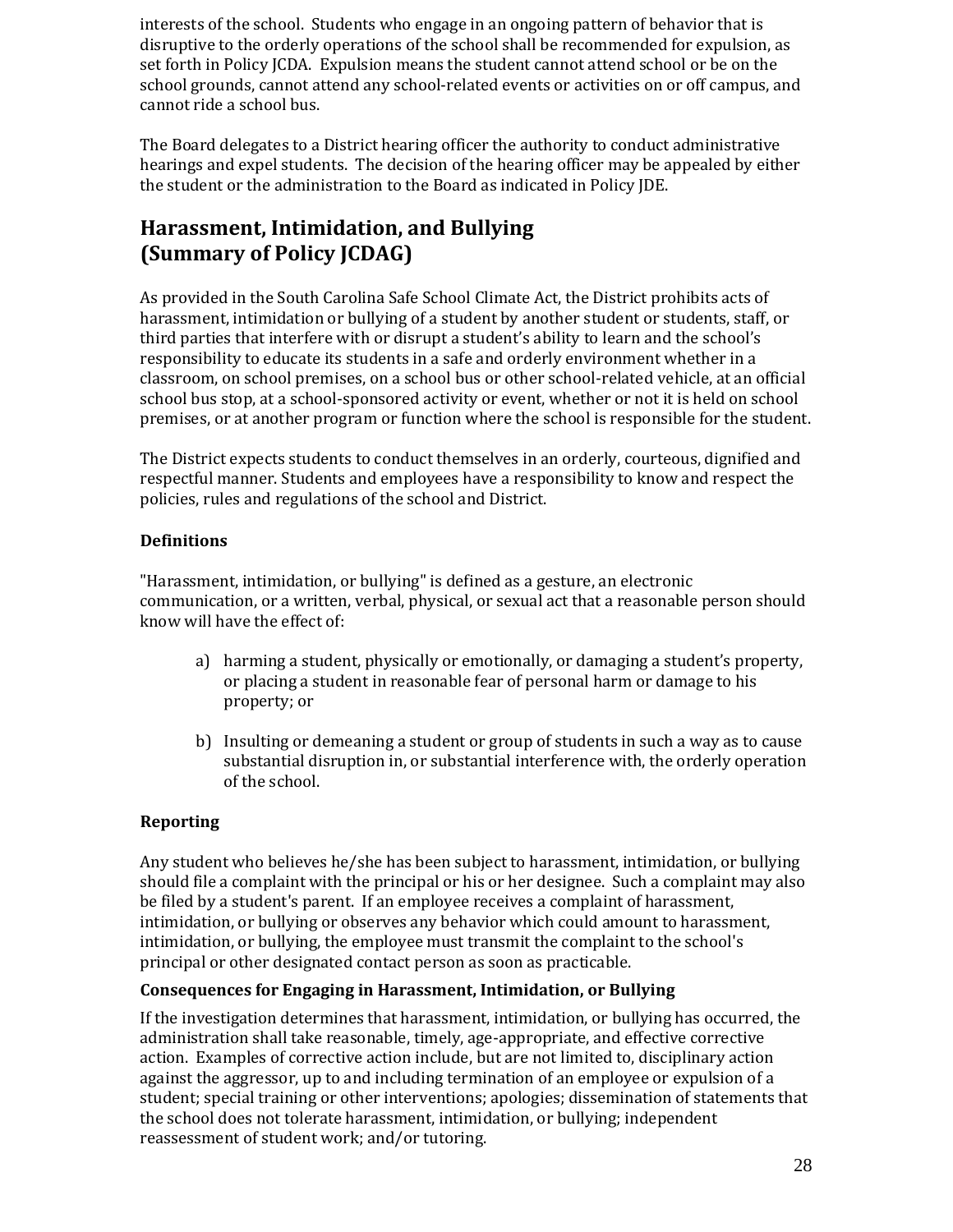Individuals, including students, employees, parents, and volunteers, may also be referred to law enforcement officials. The District will take all other appropriate steps to correct or rectify the situation.

# **Sexual Harassment (Summary of Policy JCA)**

All students and employees must avoid any action or conduct that could be viewed as sexual harassment or inappropriate conduct of a sexual nature. This includes any action or conduct communicated or performed in person, in writing or electronically. Sexual harassment or inappropriate conduct of a sexual nature directed at students, either male or female, by District employees, other students, volunteers or third parties associated with schools is strictly prohibited. Such conduct is considered a violation that is disorderly, disruptive, and/or criminal in nature and will not be tolerated. Any employee who engages in such conduct may be subject to disciplinary action, up to and including a recommendation for termination. A student who engages in such conduct may be disciplined up to and including expulsion.

Any student who believes he/she has been subjected to sexual harassment or inappropriate conduct of a sexual nature by an employee, another student, a volunteer, or a third party, is encouraged to file a complaint in accordance with JCA/JCA-R. A parent may also file a complaint on behalf of his/her child. Students will not be subject to retaliation or reprisal for having filed a complaint.

# **Gang Activity or Association (Summary of Policy JCDAE)**

Gangs and activities of gangs are prohibited on or near school property and at schoolsponsored events. A "gang" consists of two or more persons acting together for and with the purpose of committing an act of violence against another person.

The following conduct is prohibited at all times on school property and at school-sponsored events, regardless of where the events are held:

- Wearing, possessing, using, distributing, displaying or selling any clothing, jewelry, emblem, badge, symbol, sign, manner of grooming or other item that evidences or reflects membership in or affiliation with any gang
- Engaging in any act, either verbal or nonverbal, including, but not limited to, gestures or handshakes, that indicates membership in or affiliation with any gang
- Engaging in any act in furtherance of the interests of any gang activity, including, but not limited to, soliciting membership or affiliation with a gang; soliciting any person to pay for "protection"; or soliciting any person to engage in physical violence against any other person
- Painting, writing, engraving, or otherwise inscribing any gang-related graffiti, messages, symbols or signs on school property

In determining as part of the implementation of this regulation whether certain acts or conduct are gang-related, school officials should consult with local law enforcement.

If the District determines that a student has violated the prohibitions set forth in this policy, the student will be subject to exclusion from participation in extracurricular activities,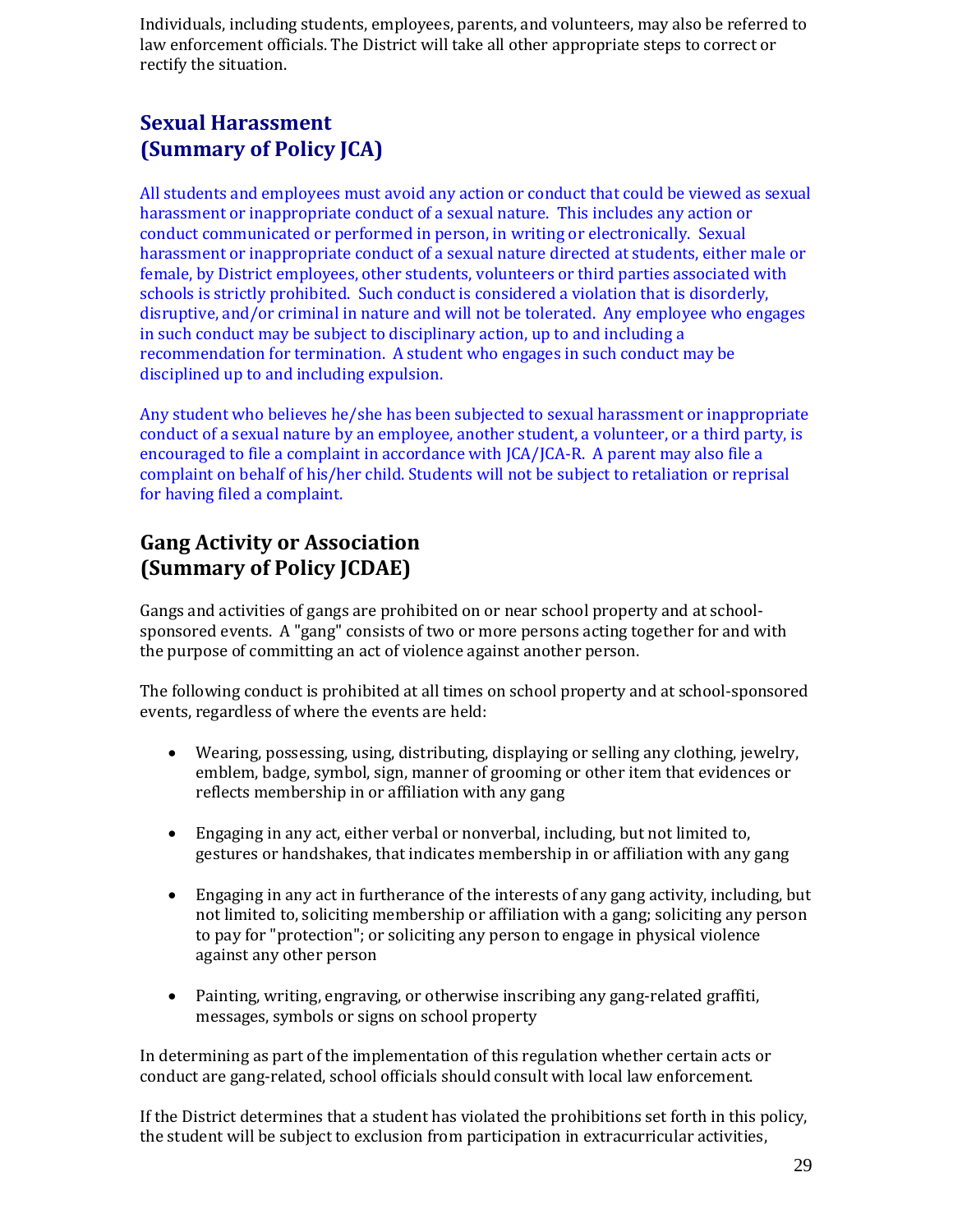detention, suspension, and/or expulsion, dependent upon the specific circumstances of the offense. Students also may be referred to law enforcement. The District also reserves the right to permanently prohibit any student from wearing or displaying any article of clothing or accessory which the District has determined to be a gang indicator.

# **Searches, Student Interrogations, and Arrests (Summary of Policy JCAB)**

The Board recognizes that both state law and the Fourth Amendment to the United States Constitution protect citizens, including students, from unreasonable searches and seizures. The Board accordingly directs all District personnel to conduct searches and seizures on District property or during District sponsored events in accordance with applicable federal and state law.

### **Searches**

As authorized by state law, District and school administrators and officials may conduct reasonable searches on District property of lockers, desks, vehicles, and personal belongings such as purses, book bags, wallets, and satchels, with or without probable cause, subject to the limitations and requirements of this policy.

#### Contacting Law Enforcement

As provided in S.C. Code Ann. § 59-24-60, school administrators must contact law enforcement authorities immediately upon notice that a person is engaging or has engaged in activities on school property or at a school sanctioned or sponsored activity, which may result, or results in, injury or serious threat of injury to the person, or to another person, or his property. Such reportable activities or conduct may include, but are not limited to, the examples of criminal conduct referenced in Level III of Board Policy JCDA (Behavior Code).

The Board recognizes that, when law enforcement authorities are contacted pursuant to S.C. Code Ann. § 59-24-60, the law enforcement authorities must make the determination whether they will conduct an investigation into the matter.

#### **Interrogations by School Personnel and School Resource Officers**

Administrators and teachers, as well as school resource officers, may question students about any matter pertaining to the operation of a school and/or enforcement of its rules. The questioning shall be conducted discreetly and under circumstances which will avoid, to the extent practical under the circumstances, unnecessary embarrassment to the person being questioned. School resource officers shall act consistently with law enforcement guidelines should any routine questioning turn into a criminal investigation. Any student who answers falsely or evasively or who refuses to answer an appropriate question may be disciplined.

#### Interrogations by Law Enforcement

When law enforcement officers find it necessary to question a student during the school day regarding matters not connected to the school, the principal or his/her designee shall cooperate with law enforcement and shall request to be present, so long as his/her presence does not impede the investigation. The principal or his/her designee should make a reasonable attempt to contact the student's parent/legal guardian and request his/her presence.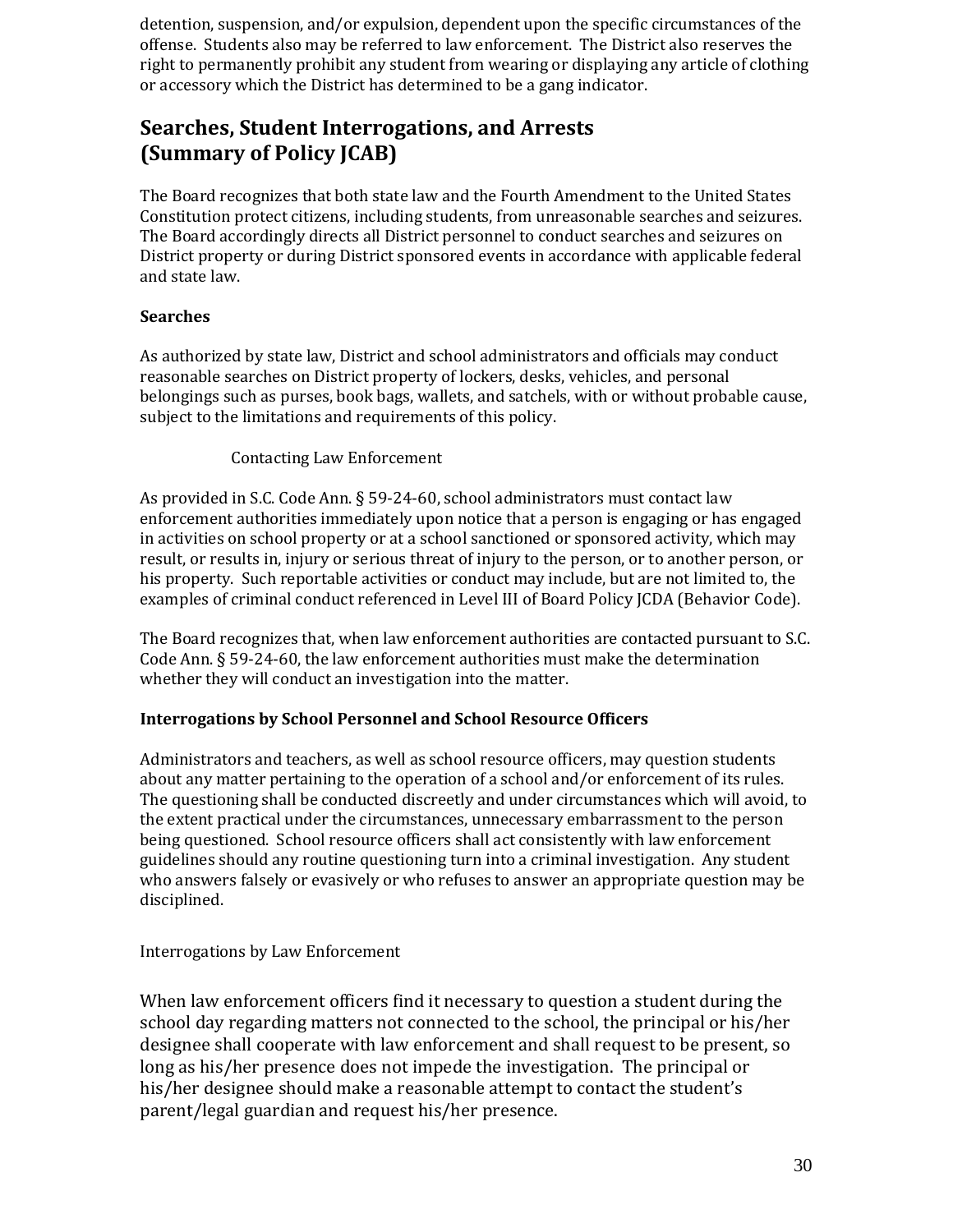# **Weapons in School (Summary of Policy JCDAA)**

While on school grounds, in school buildings, on buses or at school-related functions, students will not possess any item capable of inflicting injury or harm (hereinafter referred to as a weapon) to persons or property when that item is not used in relation to a normal school activity at a scheduled time for the student. No vehicles parked on school property may contain firearms, knives, blackjacks, or other items which are generally considered to be weapons. In addition to disciplinary action, having a weapon is a felony offense.

### **Weapons (firearms)**

The Board or its designee will expel for no less than one calendar year any student who has brought or possessed a firearm on school property, at District or school related functions, or at any setting under the jurisdiction of the Greenville County Schools. For purposes of this section of the policy, weapon is defined as a firearm. The term firearm is defined extensively in the U. S. Code, but generally means a weapon (gun) or destructive device (explosive, incendiary).

# **Alcohol Use/Drug Use (Summary of Policy JCDAC)**

No student, regardless of age, will possess, use, sell, purchase, barter, distribute, or be under the influence of alcohol or a controlled substance, as defined in S.C. Code Ann. §§ 44-53-110 through 44-53-270, (see the Behavior Code) in the following circumstances:

- on school property (including buildings, grounds, vehicles)
- at any school-sponsored activity, function or event, whether on or off school grounds (including any place where an interscholastic athletic contest is taking place)
- en route to or from, or during any field trip
- during any trip or activity sponsored by the Board or under the supervision of the Board or its authorized agents

**NOTE:** In determining whether a student is under the influence of alcohol or a controlled substance, the student's appearance, behavior, manner, presence of an odor of the substance, and statements made by the student as to the use of controlled substances or alcohol may be considered without regard to the amount of alcohol/controlled substance consumed.

The administration will recommend students who violate this policy for expulsion. The Board intends to expel all students who are determined to have distributed any controlled substance on school grounds.

# **Tobacco Use (Policy JCDAB)**

Students are not permitted to use or possess any tobacco products while in school buildings, on school grounds, on school buses, or at any time that a student is under the direct administrative jurisdiction of the school or school officials. Disciplinary actions will be handled in accordance with the Behavior Code.

# **Computer Acceptable Use Rule**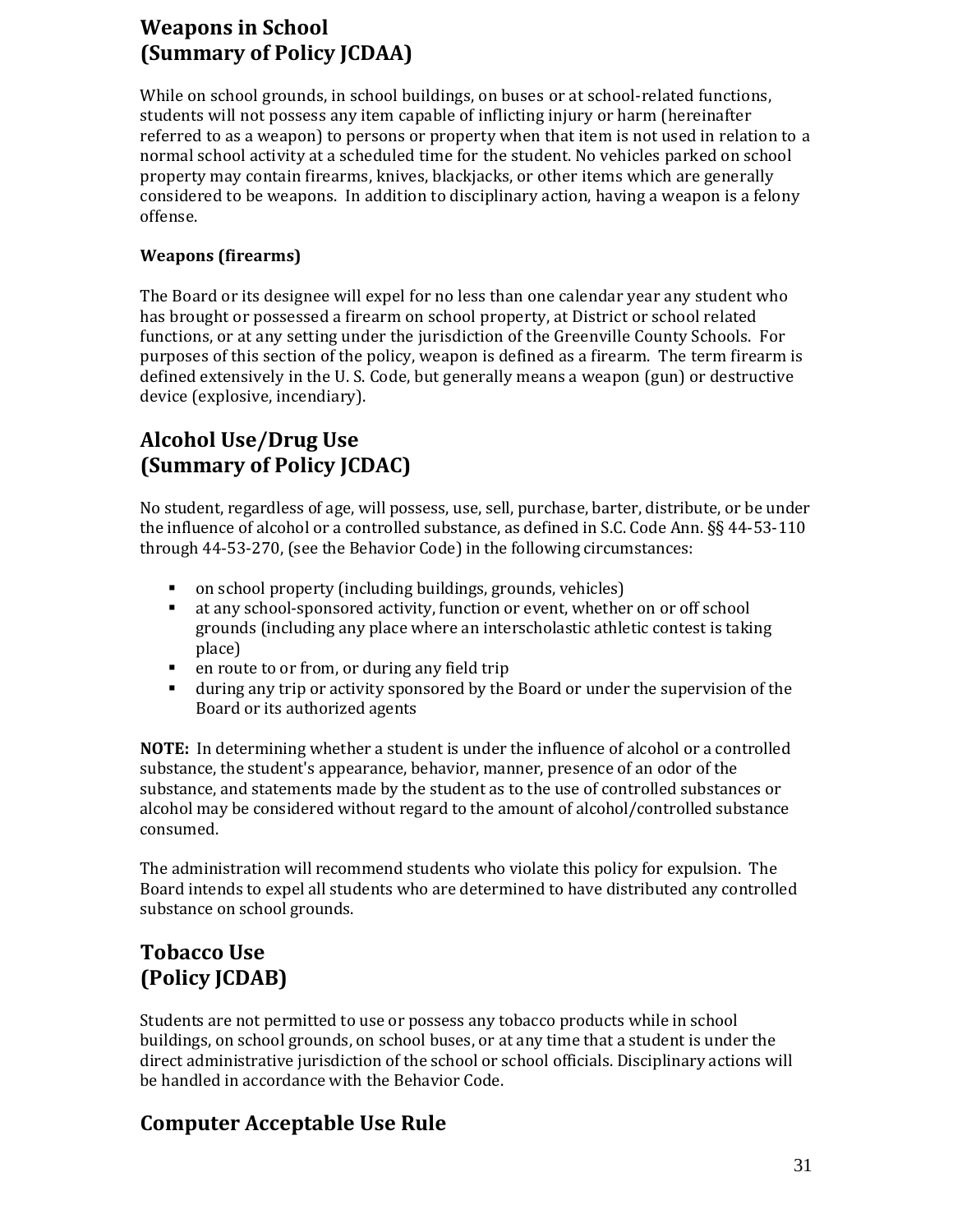Each school year every person who uses a Greenville County School District computer must review the Acceptable Use Rule (Board Rule EFE). This rule is available on the GCS website a[t www.greenville.k12.sc.us/gcsd/depts/ets/policy/aup.asp.](http://www.greenville.k12.sc.us/gcsd/depts/ets/policy/aup.asp)

# **Participation in Extracurricular Activities**

Student participation in extracurricular activities is a privilege (not a right) that a student earns through proper conduct and academic achievement. Students here at Bonds MSAP must gain permission from the school principal to attend or watch an extracurricular activity at any school in Greenville County. A student may be denied the privilege of participating in an extracurricular activity and/or an event when the student's conduct is not consistent with District Policy; the District's Behavior Code and/or academic standards; the conduct expectations and/or academic standards of the student's school; and/or the conduct expectations and/or academic standards of the particular activity. Extracurricular activities include, but are not limited to, athletic teams, academic clubs/teams, prom, graduation exercises, and attendance at any school function outside of the normal school day.

# **Dress Code**

# **(Policy JCDAF)**

Greenville County School District students are expected to dress and be groomed in such a way as to not distract or cause disruption in the educational program or orderly operation of the school. Personal appearance of students should promote health and safety, contribute to a climate conducive to teaching and learning, and project a positive image of the District to the community. Students should dress for the educational setting and not the recreational one. The principal may create further guidelines regarding student dress, which are consistent with this policy.

- Clothing and/or hair should not be so extreme or inappropriate to the school setting as to disrupt the education process. Therefore, clothing deemed distracting, revealing, overly suggestive or otherwise disruptive will not be permitted.
- Wearing accessories or clothing that could pose a safety threat to oneself or others is not allowed.
- Hats and sunglasses may not be worn in the building.
- Attire must not evidence membership or affiliation with a "gang" in any negative sense of the term.
- Proper shoes must be worn at all times. No sandals or flip flops are allowed. Only closed toe shoes are allowed such as sneakers or dress shoes.
- Attire must not be immodest, obscene, profane, lewd, vulgar, indecent or offensive.
- Clothing that inappropriately exposes body parts is not permitted. Students shall not expose undergarments.
- Pants must be worn at the natural waistline and undergarments are not to be visible. Pants and slacks must not bag, sag, or drag.
- No clothing, jewelry, or tattoos are permitted that display profanity, suggestive phrases, or advertisements for, or messages or pictures depicting or suggesting alcohol, tobacco, drugs, or sex.
- No Shorts allowed
- No T-Shirts allowed. Only collared shirts will be worn.
- No Joggers
- All students must wear khaki(tan/beige) color cotton pants(not denim material)